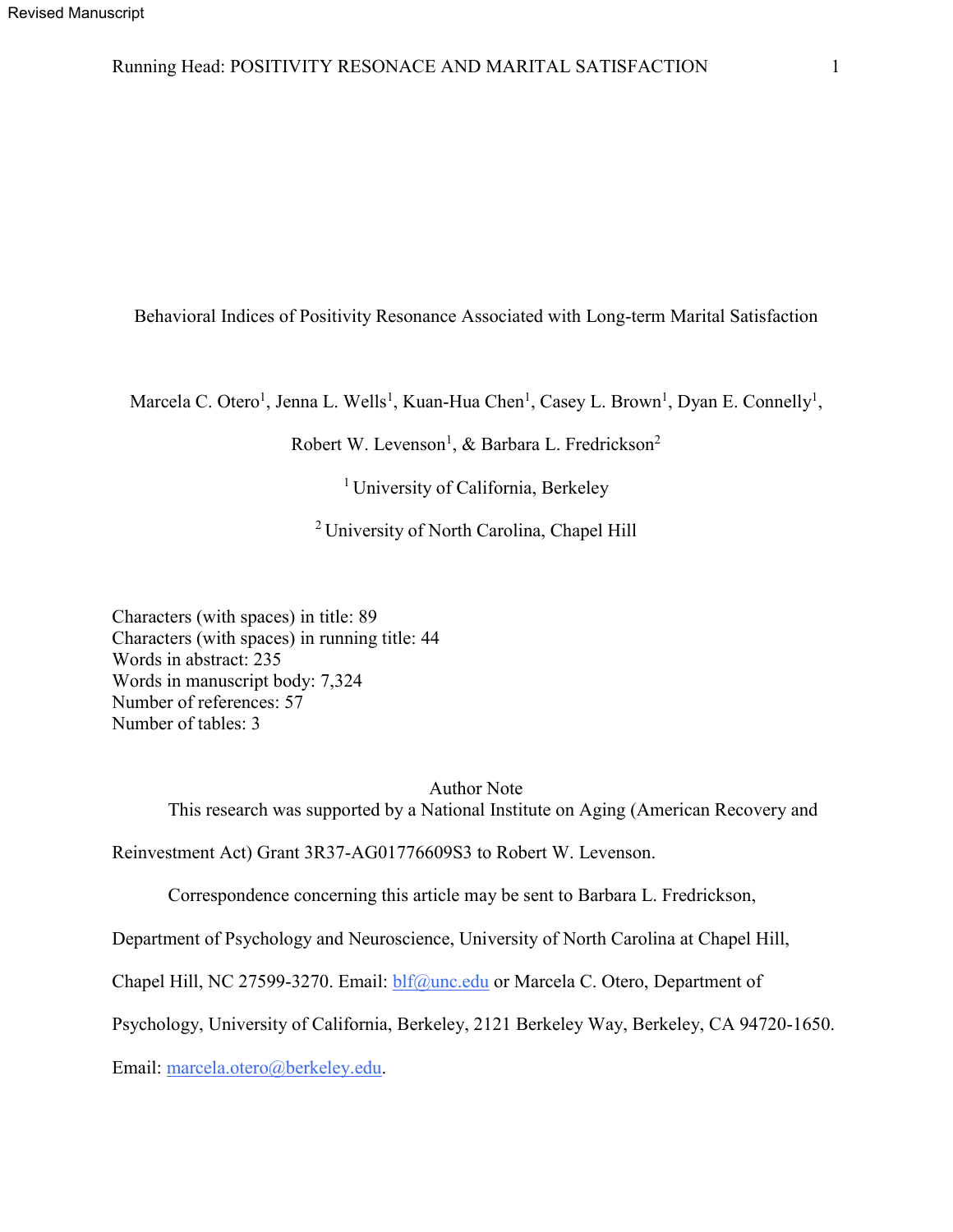#### **Abstract**

Positivity resonance—defined as a synthesis of shared positive affect, mutual care and concern, plus behavioral and biological synchrony—is theorized to contribute to a host of positive outcomes, including relationship satisfaction. The current study examined whether, in long-term married couples, behavioral indices of positivity resonance (rated using a new behavioral coding system) are associated with concurrent shared positive affect using a wellestablished dyadic-level behavioral coding system (i.e., Specific Affect Coding System: SPAFF), and whether positivity resonance predicts concurrent marital satisfaction independently from other affective indices. Long-term married couples completed a self-report inventory assessing marital satisfaction and were then brought into the laboratory to participate in a conversation about an area of marital disagreement while being videotaped for subsequent behavioral coding. Inter-rater reliability for positivity resonance behavioral coding was high (intraclass correlation coefficient: 0.8). Results indicated that positivity resonance is associated with frequency of shared positive affect using SPAFF. No associations were found between positivity resonance and frequencies of SPAFF-coded individual-level positive affect or shared negative affect. Additionally, positivity resonance predicted marital satisfaction independently from frequencies of SPAFF-coded shared positive affect and individual-level positive affect alone. The effect of positivity resonance on marital satisfaction also remained significant after controlling for overall affective tone of conflict conversation. These findings provide preliminary construct and predictive validity for positivity resonance behavioral coding, and highlight the possible role positivity resonance may play in building relationship satisfaction in married couples.

**Keywords:** positive psychology, relationship well-being, emotion, behavioral coding; affective science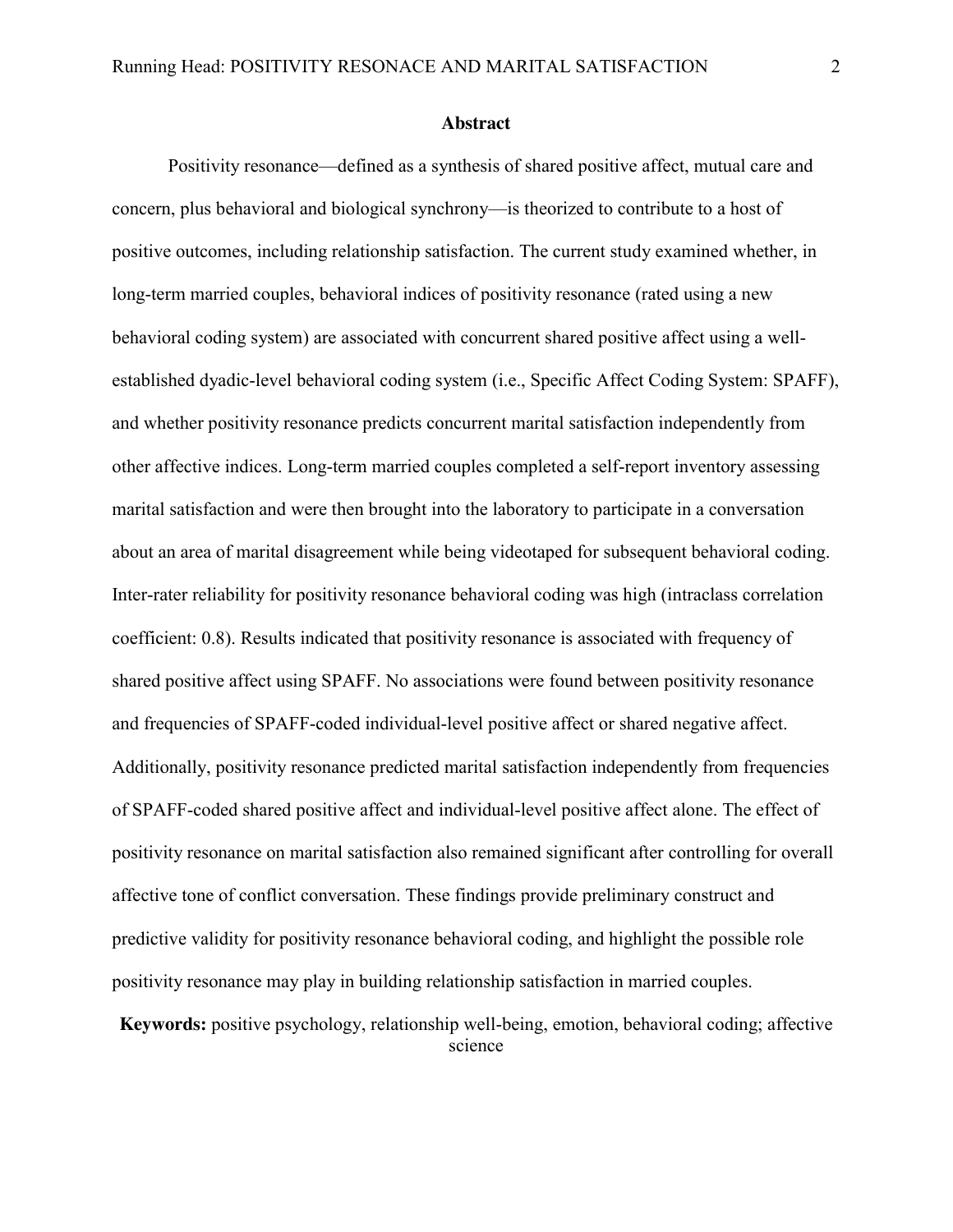Behavioral Indices of Positivity Resonance Associated with Long-term Marital Satisfaction

Marriage plays a central part in adult life. Yet, the factors contributing to marital satisfaction are not fully understood. With nearly half of American marriages ending in divorce and divorce rates doubling over the last two decades, the question of what contributes to satisfied marriages is not a trivial matter (Amato, 2010; Kennedy & Ruggles, 2014). One of the most powerful predictors of marital satisfaction may be the affect that is shared between two partners (Bloch, Haase, & Levenson, 2014; Bradbury, Fincham, & Beach, 2000; Gottman, Coan, Carrere, & Swanson, 1998; Gottman & Levenson, 1992). Prior work has focused on the effects of reciprocated negative behavior on marital satisfaction, and has found that negative interaction patterns, such as being defensive, demanding, stubborn, or withdrawing from conversation, are associated with higher concurrent marital dissatisfaction, and deterioration of marital satisfaction over time (Eldridge & Christensen, 2002; Gottman & Krokoff, 1989; Levenson & Gottman, 1983). Recognizing that the absence of negative interaction patterns does not imply the presence of positive ones (Algoe, in press), relationship science has also targeted positive interaction patterns between spouses, such as expressions of affection, appreciation, or forgiveness, and willingness to work on relationship issues. These positive interchanges have been shown to buffer against the adverse effects of negative affect, build high-quality relationships, or both (Algoe, Fredrickson, & Gable, 2013; Fincham, Stanley, & Beach, 2007; Huston & Chorost, 1994; Yuan, McCarthy, Holley, & Levenson, 2010).

One positive interpersonal process plausibly related to marital satisfaction centers on shared experiences of the emotion of love (i.e., "love-the-emotion" as distinct from, albeit contributing to "love-the-relationship"). Fredrickson's Positivity Resonance Theory (2016) posits that a core elemental feature of love is positivity resonance, defined as brief episodic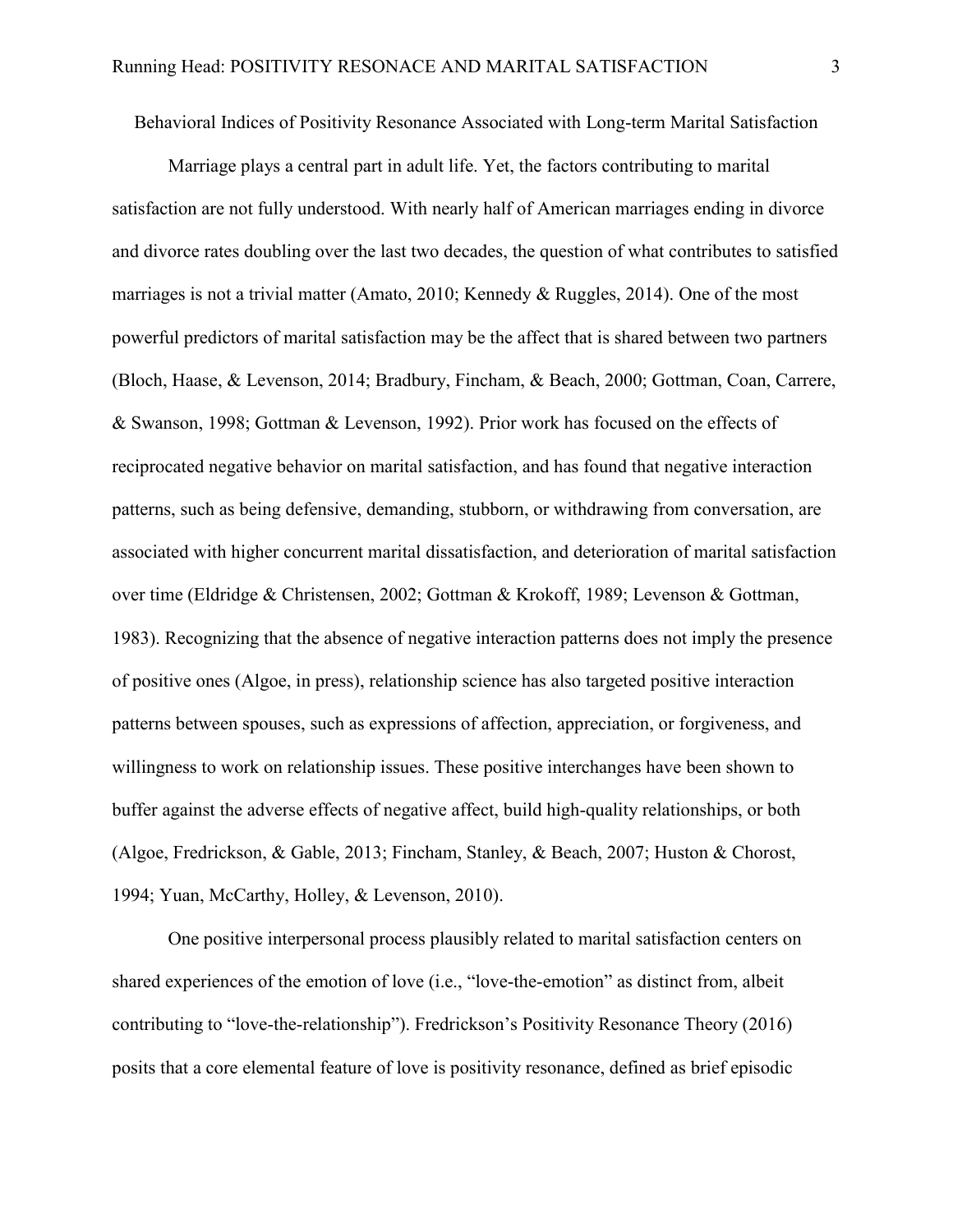experiences of interpersonal connectedness characterized by a holistic synthesis of three key features: (a) shared positive affect (i.e., a pleasant subjective state co-experienced by two or more people), (b) mutual care and concern (i.e., vocal intonation and verbal communication conveying investment in one another's well-being), and (c) behavioral and biological synchrony (i.e., simultaneous nonverbal behavior and physiological changes). Fredrickson (2016) postulates that these intertwined features of positivity resonance (a.k.a., love-the-emotion) augment the quality of interpersonal connections and – consistent with the Broaden-and-Build Theory of positive emotions (Fredrickson, 1998, 2001) – accumulate over time to build social bonds and bolster relationship satisfaction. This new theorizing was inspired in part by prior work in relationship science on perceived partner responsiveness (Reis, 2014), capitalizing on shared good news (Gable & Reis, 2010), and expressed appreciation (Algoe et al., 2013). In contrast to this prior work, Positivity Resonance Theory targets holistic and observable patterns of behavior emergent at the level of the dyad (or group) and offers a more general, cross-cutting construct rooted in affective science. Although a self-report measure of perceived positivity resonance has been recently introduced with initial evidence of validity (Major, Le Nguyen, Lundberg & Fredrickson, 2018), no empirical work to date has quantified group-level behavioral expressions of positivity resonance. Moreover, despite the possible importance of positivity resonance in predicting marital satisfaction, no studies have examined the association of these two constructs. It remains unclear, for instance, how well positivity resonance, which includes the experiences of mutual care and behavioral synchrony in addition to shared positive affect, predicts marital satisfaction compared to each partner's individual experience of positive affect or even each couple's moments of shared positive affect.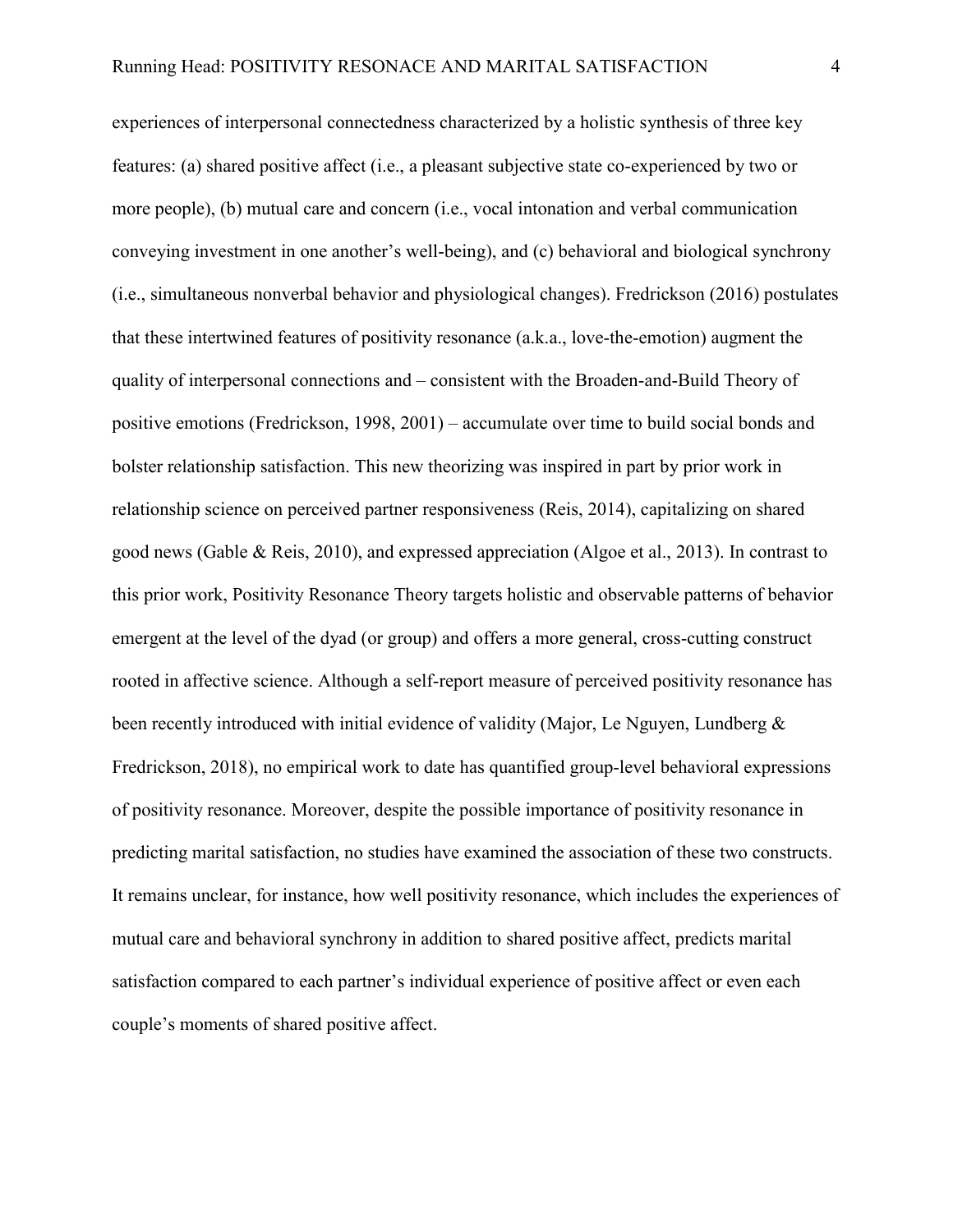Behavioral coding systems have a long history of use to characterize positive and negative behaviors during interpersonal interactions, with particular interest in behavioral and communication patterns of couples in marriages and other committed relationships. One of the most commonly used behavioral coding systems is the Specific Affect Coding System (SPAFF; Coan & Gottman, 2007; Gottman & Krokoff, 1989). Introduced by Gottman and Krokoff (1989), SPAFF examines the specific emotional behaviors of couple members, coded on a second-bysecond basis, such as displays of affection, anger, or validation. Though useful in characterizing positive exchanges between romantic partners, SPAFF does not specifically code for moments of mutual care or behavioral synchrony with a partner, which together with shared positive affect, serve as the behavioral indicators of positivity resonance. Moreover, prior work using SPAFF primarily has focused on how overall emotional expression or behavioral *sequences* of positive and negative affect between partners relate to relationship satisfaction and longevity, for instance, when a couples starts at a neutral tone and then engages in negative affect (Carstensen, Gottman, & Levenson, 1995; Gottman & Levenson, 1999). These prior emphases on overall levels of emotion and behavioral sequences contrasts with an emphasis on the *simultaneity* of experience featured in the construct of positivity resonance (Fredrickson, 2016; Major et al., 2018). Prior work examining the simultaneity of affect in couples discussing an area of conflict has linked lower marital satisfaction to greater levels of shared affect, both negative and positive (Levenson & Gottman, 1983), suggesting that shared affect during conflict may influence marital relationship quality. Importantly however, this early work was based on partners' subjective selfreports of affect, not on behavioral coding, leaving open the question of whether shared affect measured via face, body movement, vocal intonation, and verbal content is linked to marital satisfaction.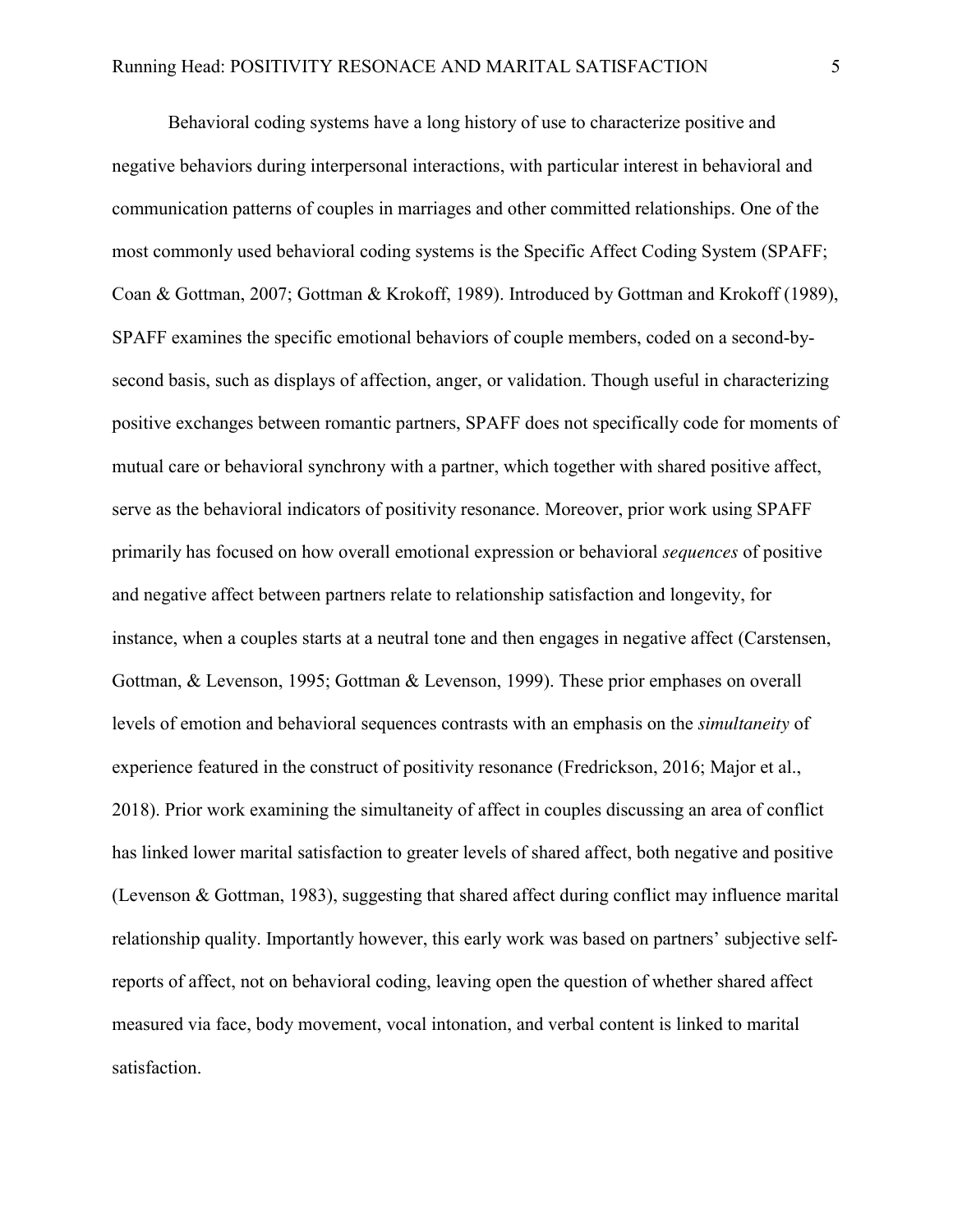The aims of the current study were fivefold. First, we sought to develop a reliable behavioral coding system for positivity resonance given that no coding system to date captures combined evidence for shared positive affect, mutual care/concern, and behavioral synchrony (biological synchrony is beyond the scope of this paper). Second, we sought to examine whether our newly developed behavioral codes of positivity resonance show convergent and discriminant validity relative to a well-established behavioral coding system (i.e., SPAFF). Third, given that positivity resonance is theorized to bolster relationship quality (Fredrickson, 2016), we sought to assess whether greater evidence of positivity resonance is associated with greater marital satisfaction. Fourth, given that positivity resonance includes experiences of mutual care and behavioral synchrony in addition to shared positive affect, we investigated whether any association between positivity resonance and marital satisfaction was independent from the frequency of SPAFF-coded positive affect, either individual or shared. Lastly, noting that any observed effects of positivity resonance on marital satisfaction may be confounded or bounded by the intensity of affect during conflict, we conducted additional analyses to examine whether behaviorally-coded positivity resonance remained a significant predictor of relationship satisfaction even after accounting for overall affective tone expressed during the target interaction.

Our specific hypotheses were that 1) behaviorally-coded positivity resonance will be more strongly associated with the frequency of SPAFF-coded shared positive affect relative to the frequencies of SPAFF-coded shared negative affect or individual-level positive affect (i.e., husband and wife positive affect alone); 2) greater behavioral evidence for positivity resonance will be associated with greater marital satisfaction across partners; 3) positivity resonance will predict marital satisfaction independently from the frequencies of both individual-level positive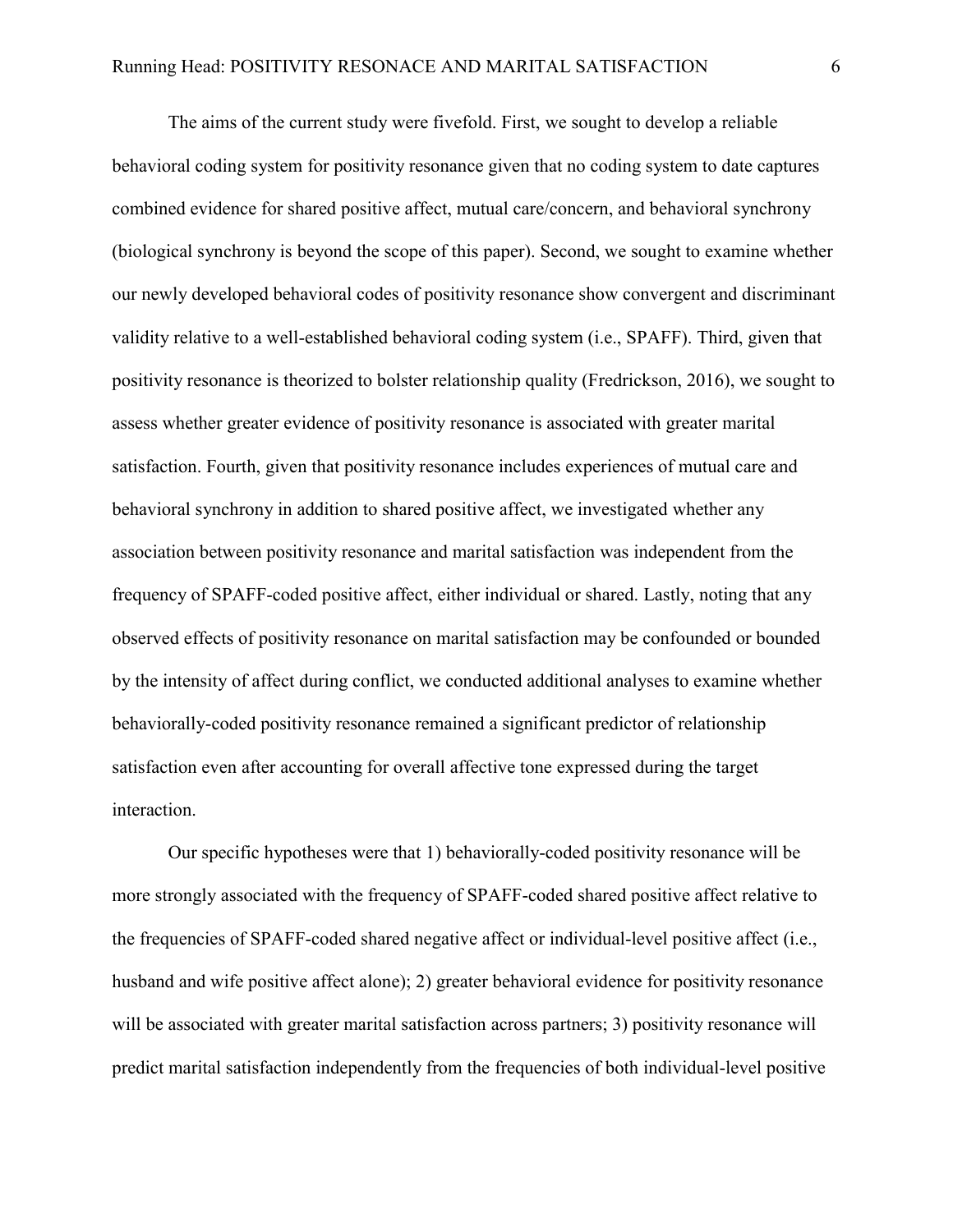affect and shared positive affect; 4) the positive association between positivity resonance and marital satisfaction will remain even after statistically controlling for overall affective tone expressed during the targeted interaction.

## **METHOD**

## **Participants**

Participants were drawn from the first wave of a longitudinal study of long-term heterosexual marriages (*N* = 156 couples) gathered between 1989 and 1990 (Levenson, Carstensen, & Gottman, 1993). Due to missing original video recordings ( $n = 5$ ) or lack of consent  $(n = 3)$ , positivity resonance was not coded for 8 dyads. The total final number of dyads coded for behavioral indicators of positivity resonance was therefore 148. SPAFF coding was carried out in 1992, and for similar reasons, was not coded for 7 dyads resulting in a total final number of dyads coded with SPAFF of 149. From the original sample, 143 dyads were coded for both positivity resonance and SPAFF, and these 143 comprised the analysis sample. This final sample included a cohort of 78 middle-aged couples (husband age:  $M = 44.89$ ,  $SD = 2.92$ ; wife age:  $M = 43.86$ ,  $SD = 2.93$ ; length of marriage:  $M = 21.25$ ,  $SD = 3.48$ ) and a cohort of 65 older couples (husband age:  $M = 64.05$ ,  $SD = 3.06$ ; wife age:  $M = 62.52$ ,  $SD = 3.25$ ; length of marriage:  $M = 40.31$ ,  $SD = 3.68$ ; see Table 1). The original sample was recruited to be representative of the sociodemographic characteristics (socioeconomic status, religion, ethnicity) of long-term marriages in the area around the University of California, Berkeley at that time. The resulting sample was primarily Caucasian (86%; 7.7% Black; 2.1% Hispanic; 2.8% Asian; 1.4% other), Protestant (42%), relatively higher socioeconomic status, and with children (94.4% of couples had a least one child). Full details of the sampling and recruitment procedures have been reported previously (e.g., Levenson, Carstensen, & Gottman, 1993). Several prior studies using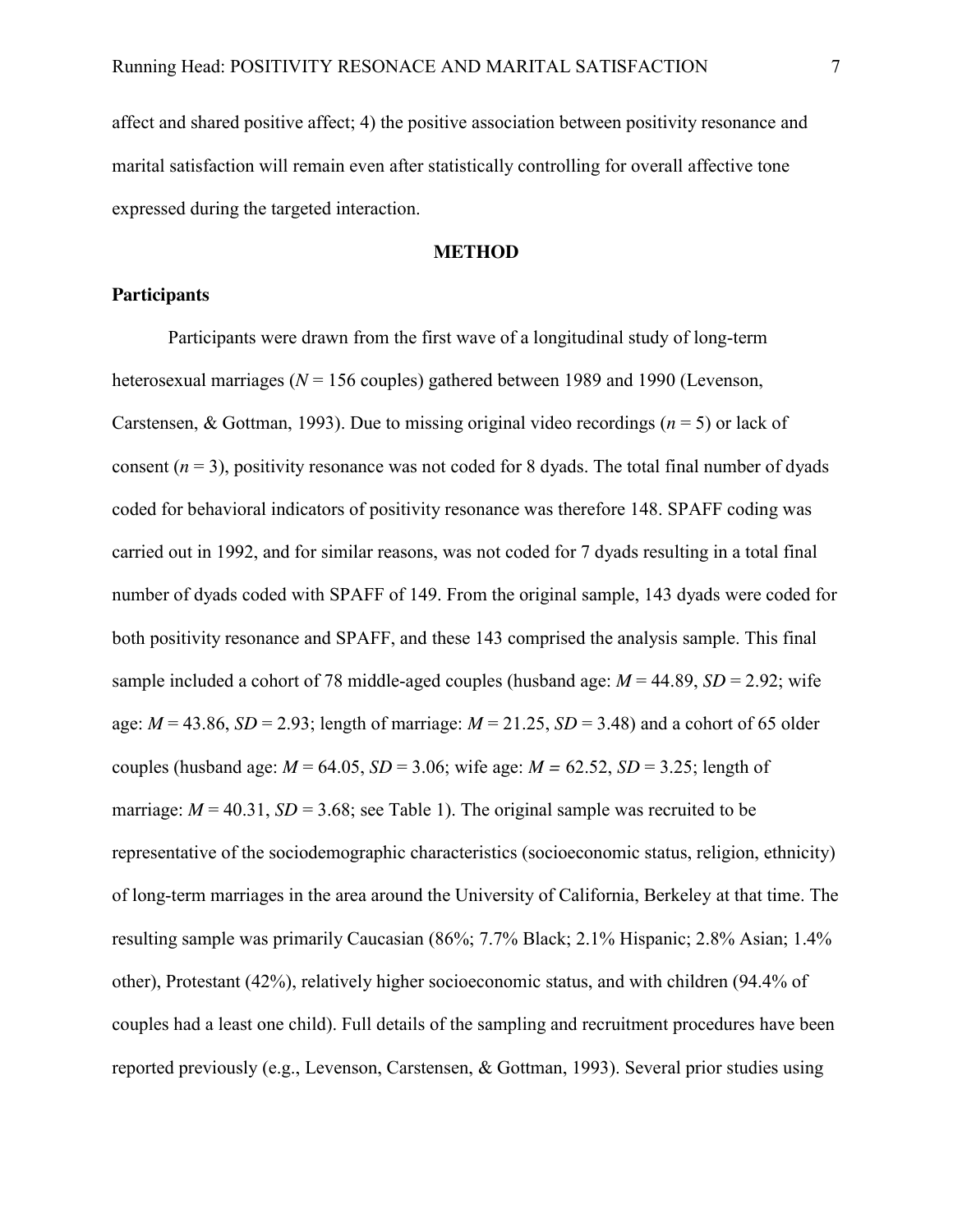this sample's data have been reported (Bloch, Haase, & Levenson, 2014; Carstensen, Gottman, & Levenson, 1995; Haase, Holley, Bloch, Verstaen, & Levenson, 2016; Haase et al., 2013; Holley, Haase, & Levenson, 2013; Kupperbusch, Levenson, & Ebling, 2003; Levenson, 1994; Levenson et al., 1993; Levenson, Carstensen, & Gottman, 1993; Pasupathi & Gottman, 1999; Shiota & Levenson, 2007; Yuan et al., 2010), but none of them addressed the issues of focus in the present study. $<sup>1</sup>$ </sup>

## **Procedure**

Study procedures were based on those developed by Levenson and Gottman (1983). During the laboratory session, couples engaged in three conversations (a) events of the day, (b) recurring topic of disagreement in the marriage, and (c) something they enjoyed doing together. Each conversation lasted 15 minutes and was preceded by a 5-minute baseline period. Partially concealed cameras were used to video-record each interaction for subsequent behavioral coding (see below). The present study uses data solely from the second conversation because behavioral coding for SPAFF was not available for the other two conversations.

#### **Measures**

 $\overline{a}$ 

**Behavioral indicators of positivity resonance.** Couples' behavior was coded using a behavioral coding system newly developed for this study<sup>2</sup>. The coding system involved making one rating for each 30-second period, based on the following prompt: *"Did positivity resonate between the two partners? That is, did they show actions, words, or voice intonation that* 

<sup>&</sup>lt;sup>1</sup> Published articles that used SPAFF data include Levenson, Carstensen,  $\&$  Gottman, 1993; Carstensen et al., 1995; Kupperbusch, Levenson, & Ebling, 2003; Yuan et al., 2010; Haase et al., 2013; Bloch, Haase, & Levenson, 2014; Haase, Holley, Bloch, Verstaen, & Levenson, 2016; Verstaen A, Haase CM, Lwi SJ, Levenson RW, 2018.

<sup>&</sup>lt;sup>2</sup> Positivity resonance behavioral coding instructions are included as an Appendix. Video examples of positivity resonance intensities 0, 1 and 2 are available as online supplementary media.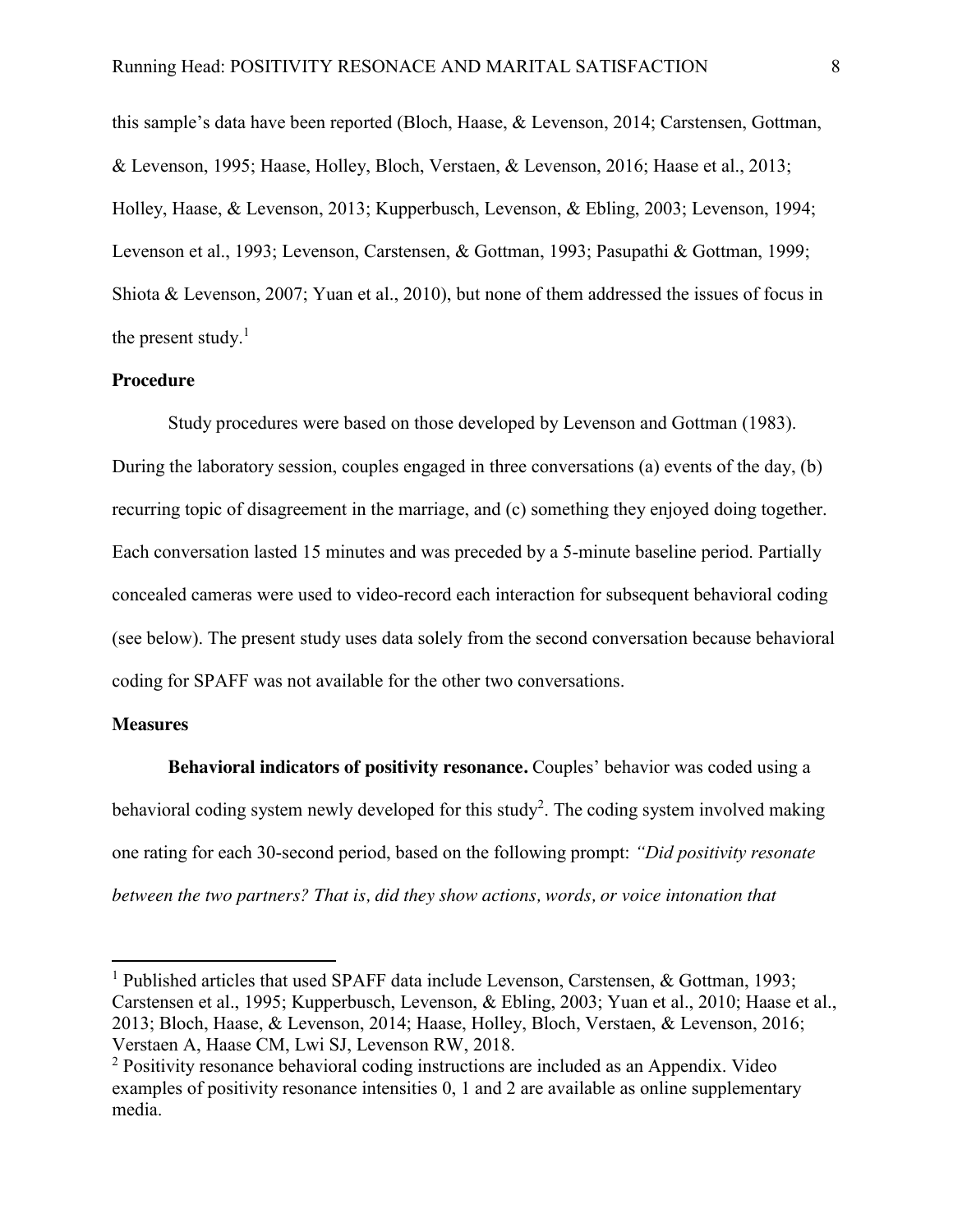*conveyed mutual warmth, mutual concern, mutual affection and/or a shared tempo (i.e., shared smiles and laughter)?"* This prompt was informed by the episode-level self-report measure of perceived positivity resonance (Major, Le Nguyen, Lundberg & Fredrickson, 2018), and meant to capture a gestalt of the construct at the macro-level. Coding was completed on a 3-point scale  $(0 = not present, 1 = low intensity, and 2 = high intensity)$ , based on overall magnitude, duration, and clarity of the behavior during that 30-second period. Examples of behaviors that were coded as positivity resonance intensity level 1 include simultaneous closed-mouth smiles, a single instance of synchronous head tilting, and a single instance of affectionate voice intonation and/or use of a term of endearment (e.g., "Honey"). Examples of behaviors that were coded as positivity resonance intensity level 2 include shared open-mouth laughter, two or more instances of synchronous head tilting, affectionate voice intonation that lasted at least 15 seconds, and/or two or more instances of using terms of endearment<sup>3</sup>. All videotaped conflict conversations were edited in Adobe Premiere Pro CS6 such that a black screen was inserted after each 30-second period, making a total of 30 periods for the entire 15-minute conversation. The black screen prompted coders to pause the video, rewind, and view the 30-second period a second time before making their final rating and proceeding to code the next 30-second period.

Coders were 3 female upper-level undergraduate research assistants at the University of California, Berkeley who were blind to the study's hypotheses. Coders underwent 2 weeks of training consisting of formal instruction on the positivity resonance behavioral coding system (i.e., review of the coding instructions and discussion of 3 example videos of couples displaying

<sup>&</sup>lt;sup>3</sup> The construct of biological synchrony (e.g., physiological linkage) was not examined in the current study. Instead, the present study examined behavioral synchrony that could be observed by independent raters while viewing video-recorded interactions of dyads. Behavioral synchrony was defined as simultaneous head and body movement shared between partners, including face touching, head tilts, and leans forward.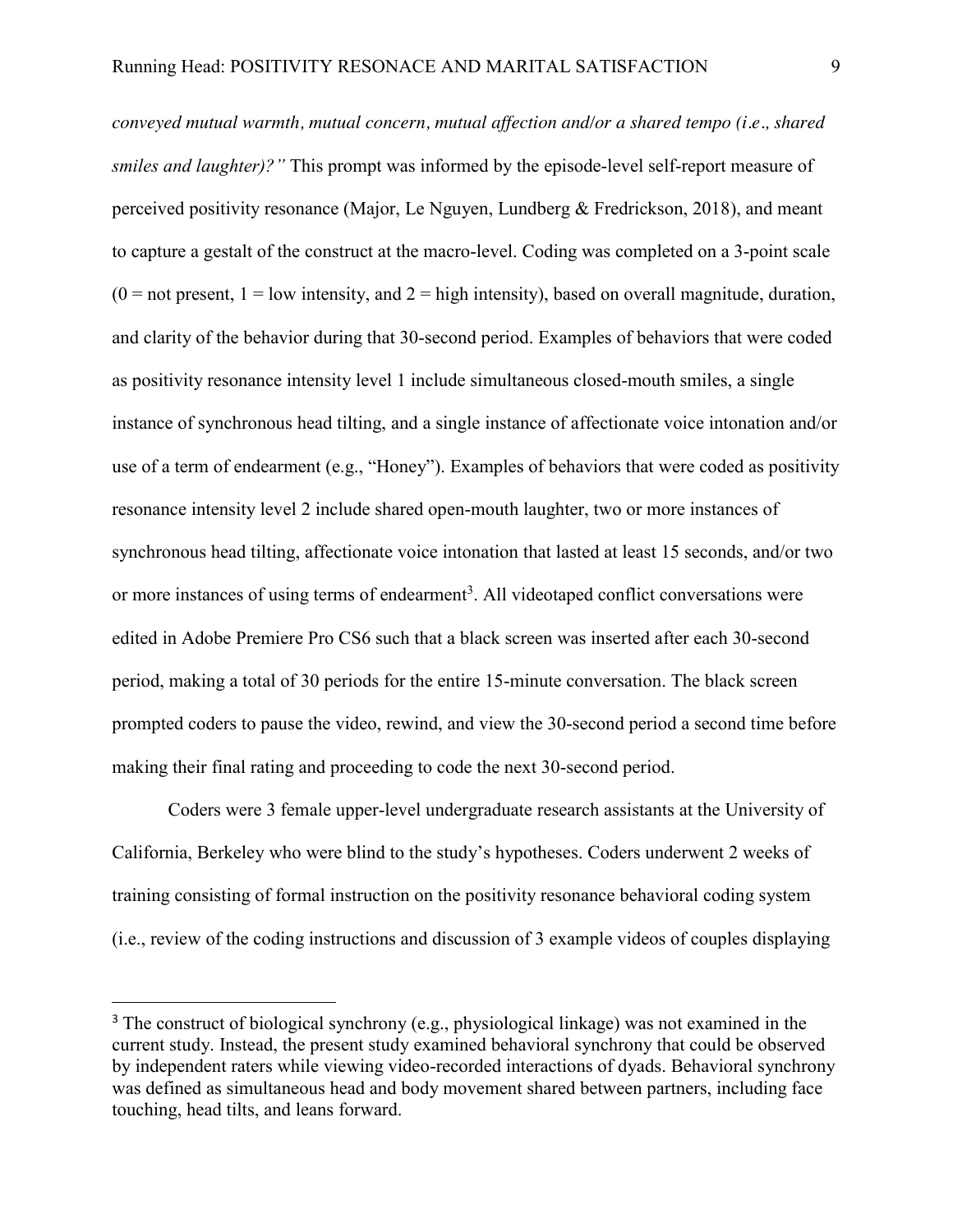high and low levels of positivity resonance), 10 practice-coding assignments, and a 1-hour meeting per week to discuss coding disagreement. To assess reliability, all 3 coders coded 20% of the study sample. Interrater reliability for the sample was high (intraclass correlation coefficient = .80). Mean positivity resonance scores calculated across coders were used in all reported analyses when available.

**Behavioral indicators of affect coded using SPAFF.** Individual partner and frequencies of shared positive and negative affect had been coded in 1992 using the Specific Affect Coding System (SPAFF). SPAFF is a cultural informant system in which coders take into account the gestalt of verbal content, voice tone, context, facial expression, gestures, and body movements. There are five positive speaker codes (interest, affection, humor, validation, joy), nine negative speaker codes (anger, contempt, disgust, belligerence, domineering, defensiveness, fear/tension/worry, sadness, whining), a neutral speaker code, and four listener codes (positive, negative, neutral, stonewalling). Trained coders viewed the videotaped interactions and rated each spouse's emotional behaviors on a second-by-second basis. Coding was completed on a 0-2 scale ( $0 =$  not present,  $1 =$  low intensity, and  $2 =$  high intensity). Inter-rater reliability was determined on a second-by-second basis throughout the entire 15-min conflict conversation. Cohen's kappa, which controls for chance agreement and provides a single reliability index for the whole coding system, was computed and indicated a level of reliability similar to what is typically reported for SPAFF (for these data, overall mean kappa = 0.64). Additional details regarding SPAFF reliability in this study has been published elsewhere (Carstensen, Gottman, & Levenson, 1995). Frequencies of individual and shared positive and negative affect scores and intensities of momentarily shared positive and negative affect were computed using procedures described in the data reduction section below.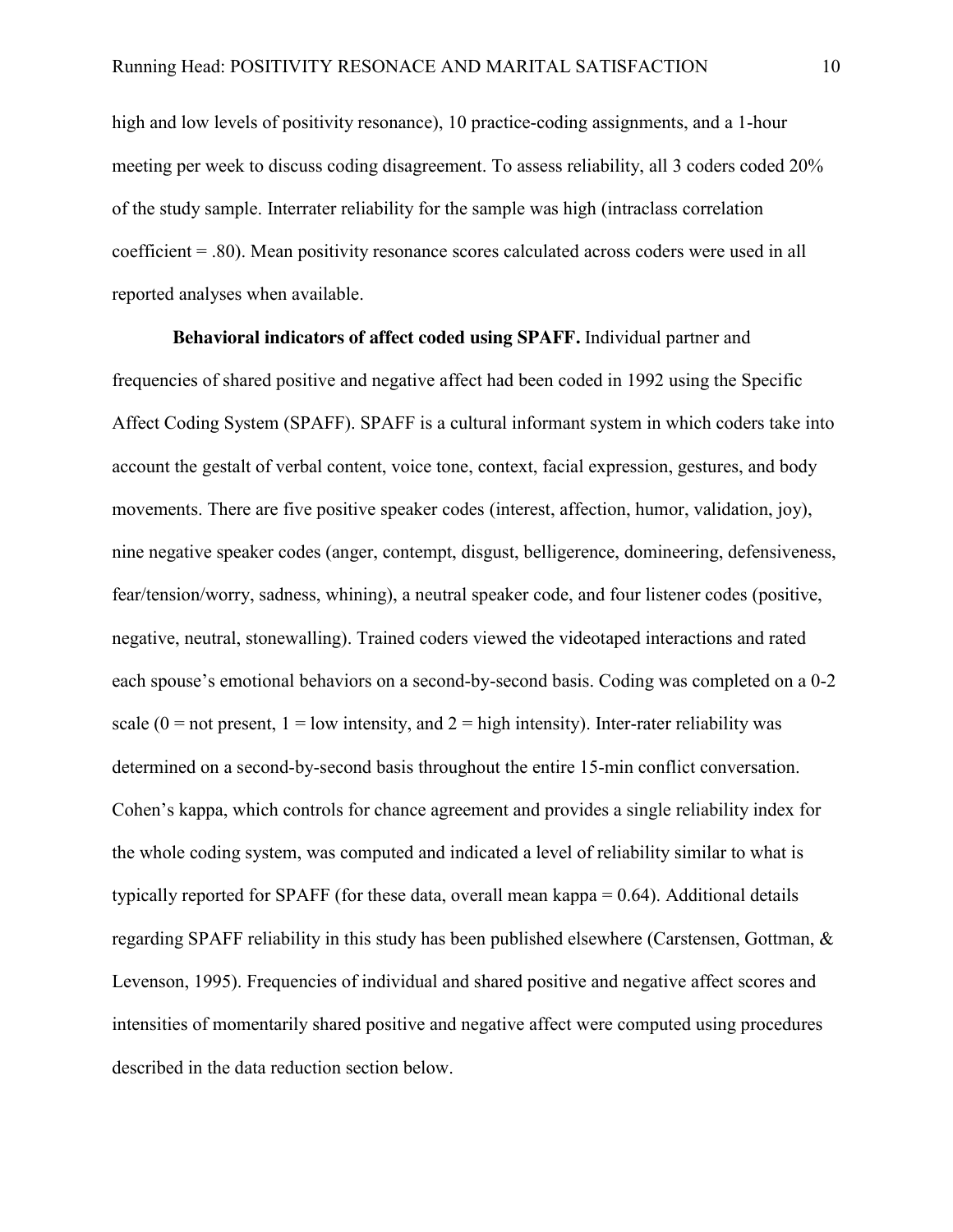**Marital satisfaction.** As in our previous marriage research, marital satisfaction was assessed using two well-validated self-report inventories: (a) the Martial Adjustment Test (Locke & Wallace, 1959), which consists of 15 items assessing agreement between spouses in various life domains and amount of leisure time spent together; and (b) the Marital Relationship Inventory (Burgess, Locke, & Thomes, 1971), which consists of 22 items measuring satisfaction with affection and sexuality in the marriage, overall satisfaction with the marriage, and areas of agreement. Scores on the two measures of marital satisfaction were highly correlated, indicating high reliability (husband  $r = .86$ ,  $p < .001$ ; wife  $r = .89$ ,  $p < .001$ ). As we have done previously, we calculated an index of each couple's overall marital satisfaction by computing the mean of both of these measures (standardized using means and standard deviations of the entire sample) across both spouses. Couple marital satisfaction scores ranged between 45 and 135, with a mean of  $110.90$  (*SD* = 16.08). Consistent with the fact that these were long-term marriages, the mean satisfaction level was higher than the population norm (approximately 100), yet still included a wide range of marital satisfaction levels.

#### **Data Reduction**

 **SPAFF-coded affect.** Based on positive and negative SPAFF codes, separately for each partner, we computed one single time series of presence of emotional behaviors (on a second-bysecond basis) in which +1 indicated the exhibition of any of the above positive emotional behaviors, -1 indicated the exhibition of any of the above negative emotional behaviors, and 0 indicated that the partner exhibited none of the above emotional behaviors (either as a speaker or as a listener). We defined the moments of shared positive affect as the time period (on a secondby-second basis) when both partners' SPAFF codes were greater than zero. We then calculated the total frequency (in seconds) of shared positive affect for each dyad. In a parallel manner, we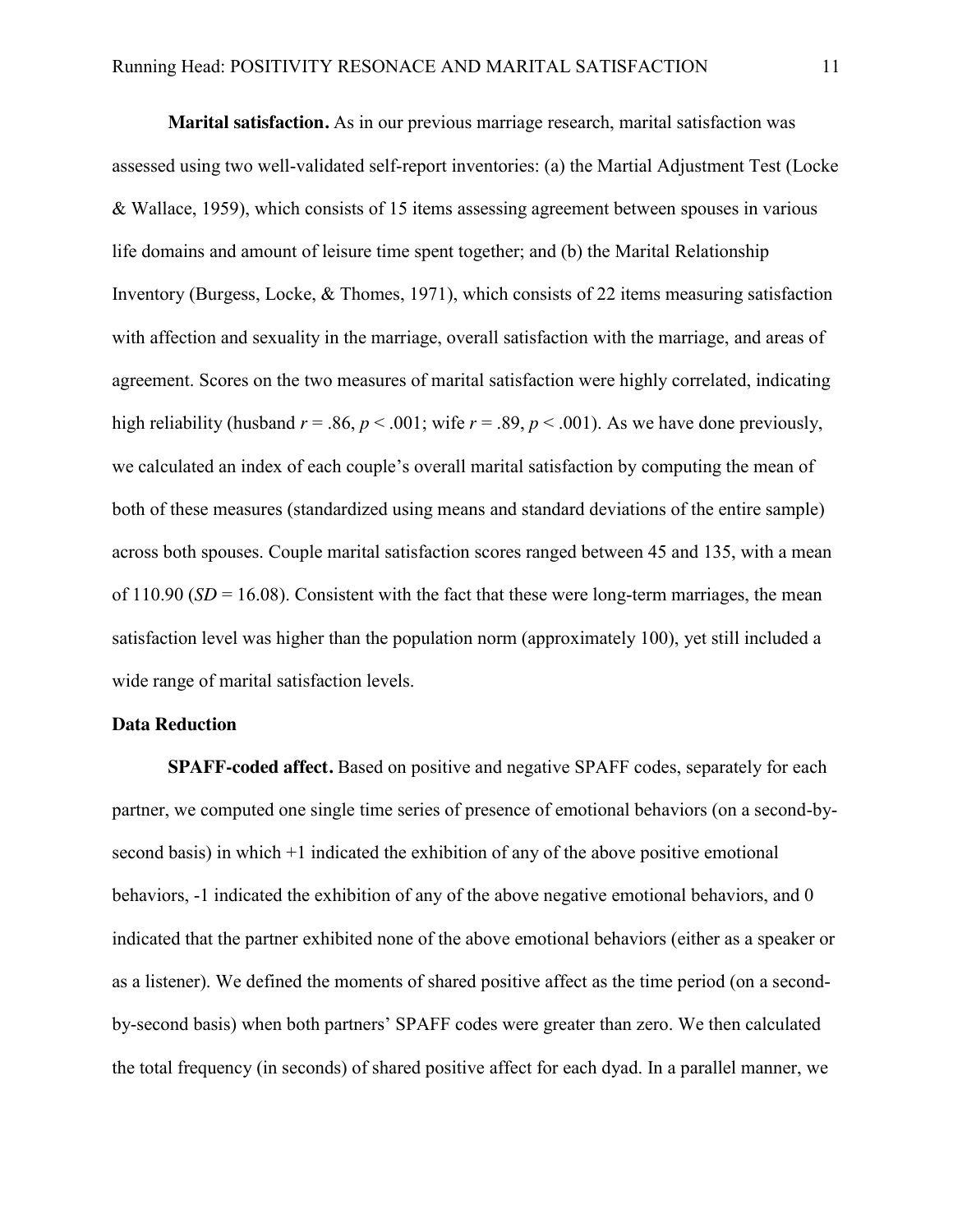calculated total frequency (in seconds) of shared negative affect. Individual partner (i.e., husband and wife) solitary positive affect was defined as the moments when the target partner exhibited positive emotion, but the other partner did not. Similarly to the shared positive/negative affect scores, we calculated a total frequency (in seconds) of each partners' solitary positive affect.

Overall affective tone (Hypothesis 4) was operationalized using proportion of positive affect and proportion of negative affect expressed during the conflict conversation. To create an average positive proportion score for each couple, we: 1) created one husband and one wife total positive affect score by summing each partner's positive speaker codes (i.e., humor, affection, validation, interest, joy/excitement) over the 15-minute conversation; 2) created a positive proportion score for each partner by dividing each spouse's total positive affect score by overall SPAFF affect codes (i.e., sum of positive speaker codes and negative speaker codes [contempt, anger, disgust, whining, sadness, fear/tension, domineering, belligerence, defensiveness, stonewalling]); and 3) averaged the husband and wife positive proportion scores to create an average positive proportion score per couple. To create an average negative proportion score for each couple we 1) created one husband and one wife total negative affect score by summing each partner's negative speaker codes (listed above); 2) created a negative proportion score for each partner by dividing each spouse's total negative affect score by overall SPAFF affect codes (i.e., sum of positive speaker codes and negative speaker codes); and 3) averaged the husband and wife negative proportion scores to create an average negative proportion score per couple<sup>4</sup>. To adjust for differences among variables in measurement scaling, SPAFF frequency scores and

 $\overline{a}$ 

<sup>&</sup>lt;sup>4</sup> Husband and wife proportion of negative and positive affect scores were averaged to create a single proportion of affect expressed across the couple (versus by each individual partner). When Hypothesis 4 was tested in a model that used individual partner proportions of positive and negative affect instead of couples' averaged scores, the pattern of results remains the same as that reported here.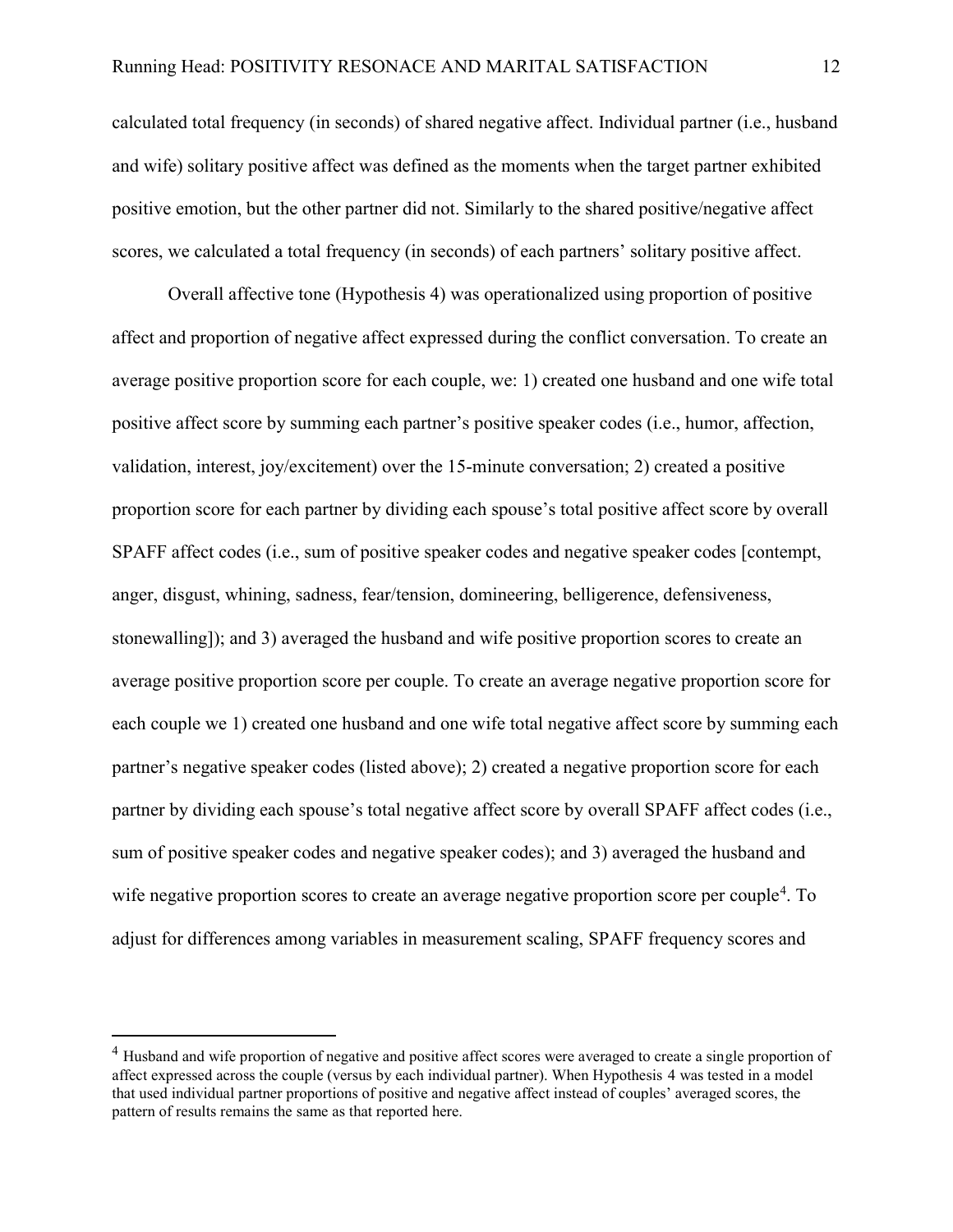proportion of negative and positive affect scores were each standardized using the means and standard deviations of the entire sample prior to performing main analyses.

**Positivity resonance**. A total positivity resonance score per couple was computed by summing the positivity resonance scores across each 30-second bin (30 bins total) within the 15-minute conversation ( $M = 5.99$ ,  $SD = 5.94$ , Range: 0-32). Total scores were then standardized using the mean and standard deviation of the entire sample. The total standardized score ( $M = .011$ ,  $SD =$ 1.01) thus represents behavioral evidence of positivity resonance throughout the entire conversation, with greater scores indicating greater positivity resonance between partners.

#### **RESULTS**

Preliminary descriptive statistics and bivariate correlations of main study variables are presented in Table 2 (data used in main analyses are provided on the Open Science Framework, https://osf.io/d3qty/?view\_only=4feae37fb13e4060a90b7d02c3ac32da). Post-hoc power analysis was conducted using G\*Power (version 3.1.9.2; Faul, Erdfelder, Lang, & Buchner, 2007) to estimate the required sample size for primary analyses. To achieve a medium effect size  $(r = .3)$ with adequate power (1- beta = .95), tests indicated that a sample of at least 134 couples would be needed for a planned point biserial correlation. To achieve a medium effect size (Cohen's *f* = .25) with adequate power (1- beta = .95), tests indicated that a sample of at least 80 couples would be needed for a planned linear multiple regression test (4 predictors = the maximum number of predictors entered in our planned analyses). The current study was adequately powered to detect a medium effect for all analyses.

**Hypothesis 1:** Behaviorally-coded positivity resonance will be more strongly associated with the frequency of SPAFF-coded shared positive affect relative to the frequencies of SPAFF-coded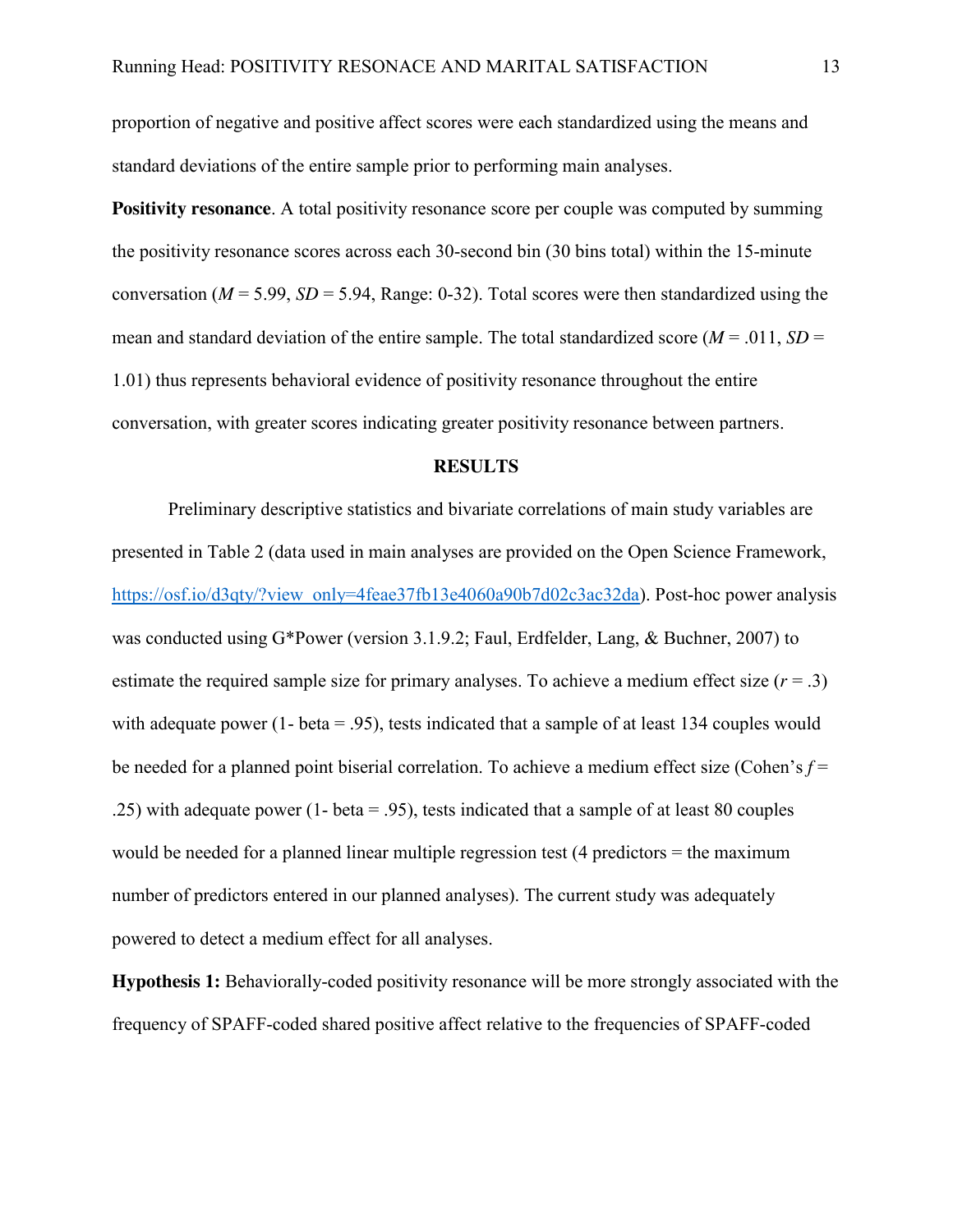shared negative affect or individual partner solitary positive affect (i.e., moments when one partner showed positive affect, but the other partner did not).

Supporting Hypothesis 1, positivity resonance correlated significantly with frequency of shared positive affect as measured by SPAFF  $(r = .561, p < .001)$ . No correlations were found between positivity resonance and frequencies of shared negative affect  $(r = -130, p = 0.122)$  or individual-level solitary positive affect (husband:  $r = .094$ ,  $p = .260$ ; wife:  $r = .137$ ,  $p = .102$ ). Z statistics were used to examine the strength of correlation between positivity resonance and SPAFF measures. The correlation between positivity resonance behavioral coding and shared positive affect was significantly different than the correlations of positivity resonance and shared negative affect  $(Z = 7.32, p < .001)$ , husband positive affect  $(Z = 4.56, p < .001)$ , and wife positive affect  $(Z = 4.27, p < .001)$ .

**Hypothesis 2:** Greater behavioral evidence for positivity resonance will be associated with greater marital satisfaction across partners.

We next examined whether the behavioral expression of positivity resonance during conflict conversations was associated with marital satisfaction. In line with Hypothesis 2, a bivariate correlation showed that greater behavioral expression of positivity resonance was associated with greater overall marital satisfaction ( $r = .257$ ,  $p = .002$ ).

**Hypothesis 3:** Positivity resonance will predict marital satisfaction independently from the frequencies of both individual-level solitary positive affect and shared positive affect.

To examine whether positivity resonance predicted couple marital satisfaction independently from frequencies of both SPAFF-coded shared and individual partner solitary positive affect we conducted a hierarchical linear regression. Couple marital satisfaction was the dependent variable. In the first step, we entered positivity resonance scores and in the second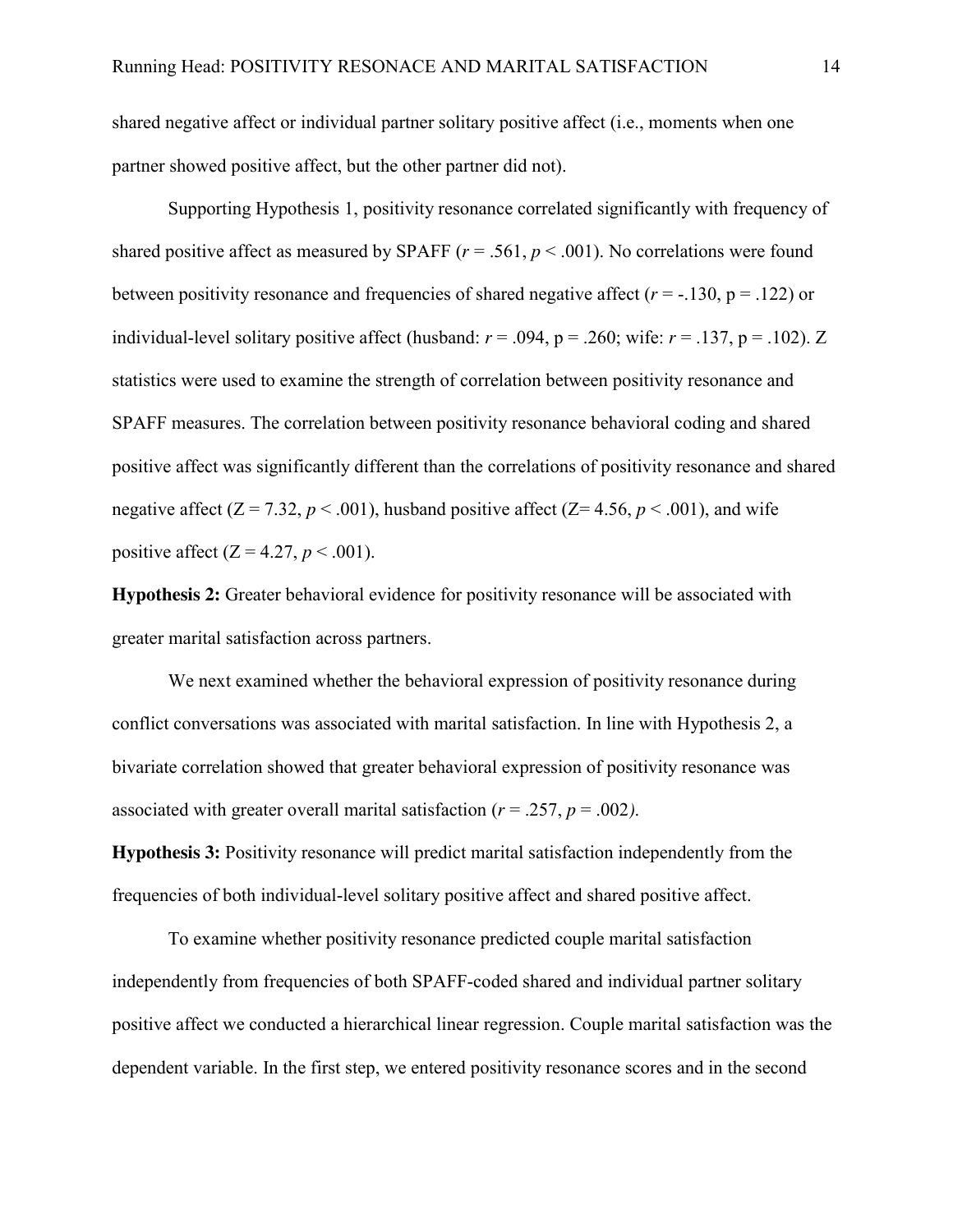step we entered frequencies of SPAFF-coded shared positive affect and individual partner solitary positive affect. In this second step, greater positivity resonance predicted greater couple marital satisfaction, β *=* .23, *t* [1,139] = 2.32, *p* = .022, 95% CIs [0.03, 0.42], whereas shared positive affect,  $β = .06$ ,  $t [1,139] = .57$ ,  $p = .567$ ,  $95%$  CIs [-0.14, 0.26], and individual partner solitary positive affect (husband solitary positive affect:  $\beta$  = -.02, *t* [1,139] = -.22, *p* = .824, 95% CIs [-0.19, 0.15]; wife solitary positive affect: β *=* .10, *t* [1,139] = 1.13, *p* = .262, 95% CIs [- 0.07, 0.26]) did not.

**Hypothesis 4:** Positivity resonance will predict marital satisfaction even when controlling for the overall affective tone expressed during conflict conversation.

To examine whether positivity resonance predicted marital satisfaction even after statistically controlling for the overall affective tone of the conflict conversation, we conducted a hierarchal regression analysis (see Table 3 below), with average marital satisfaction as the dependent variable. In Step 1, we entered behaviorally-coded positivity resonance as the sole predictor of marital satisfaction (see Table 3, Model 1). In Step 2, we entered mean proportions of positive and negative affect expressed, as coded by SPAFF, during the entire conflict conversation to test the unique association of behaviorally-coded positivity resonance with marital satisfaction when controlling for overall affective tone of the target interaction (see Table 3, Model 2).

Results from Model 2 showed that positivity resonance remained a significant predictor of marital satisfaction when controlling for the overall affective tone of conflict conversation,  $\beta$  = .24, t  $[1,143] = 2.80$ ,  $p = .006$ ,  $95\%$  CIs  $[0.07, 0.41]$ . The mean negative proportion score was also a significant predictor of marital satisfaction,  $\beta = -.32$ , t [1,143] = -3.69, p < .001, 95% CIs [-0.51, -0.15], whereas the mean positive proportion score was not,  $\beta$  = -.08, t [1,143] = -.86, p =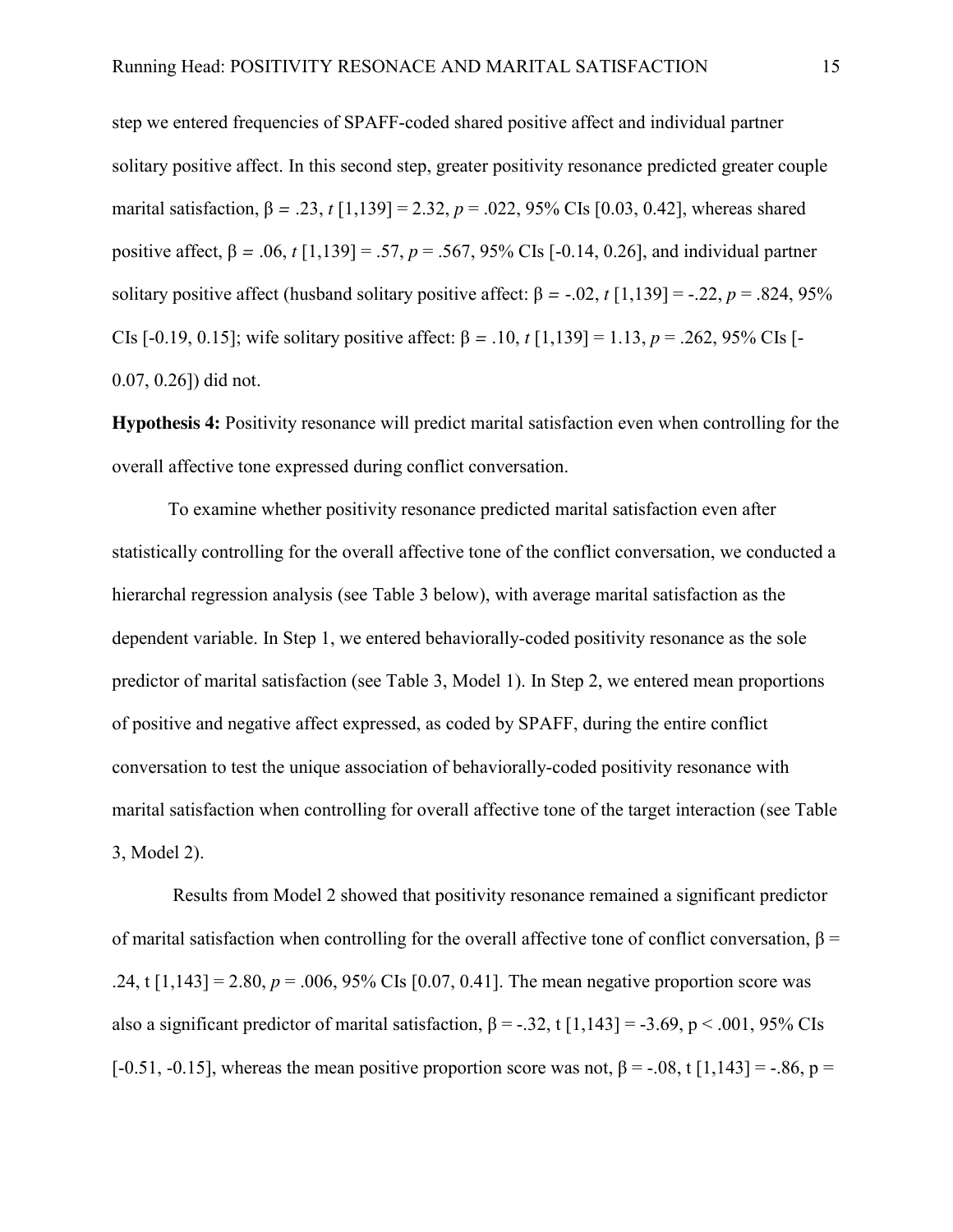.394, 95% CIs [-0.28, 0.11]. Findings indicate that positivity resonance remained a significant predictor of marital satisfaction even when controlling for the overall affective tone of the target conversation. Consistent with prior research that has shown husband and wife negative affect during conflict interactions to negatively correlate with marital satisfaction (e.g., Gottman & Krokoff, 1989; Gottman & Levenson, 2000; Eldridge & Christensen, 2002), we found that proportion of negative affect (SPAFF-coded) expressed during the conflict conversation was also a significant predictor of marital satisfaction. Proportion of positive affect expressed during conflict conversation did not predict marital satisfaction after controlling for proportion of negative affect and positivity resonance. This finding is consistent with our theorizing that it is the synergy of the three features of positivity resonance—shared positive affect, mutual care and concern, plus behavioral synchrony—that predicts relationship satisfaction more strongly than overall positive affective tone alone. Lastly, we also conducted a formal exploratory test of whether an overall negative affective tone may moderate the association between behaviorallycoded positivity resonance and martial satisfaction and found no evidence that it did. (Full details of this sensitivity analysis are provided as online supplementary material.) We conclude, then, that behavioral indicators of positivity resonance predicted marital satisfaction regardless of how much overall negativity was expressed during the conflict conversation.

#### **DISCUSSION**

The current study examined whether behaviors indicative of positivity resonance (assessed using a newly developed coding system) during a 15-minute conflict conversation were associated with concurrent relationship satisfaction in a sample of long-term married couples. Results indicated that greater behavioral evidence of positivity resonance was associated with greater frequencies of shared positive affect as coded using a well-established coding system of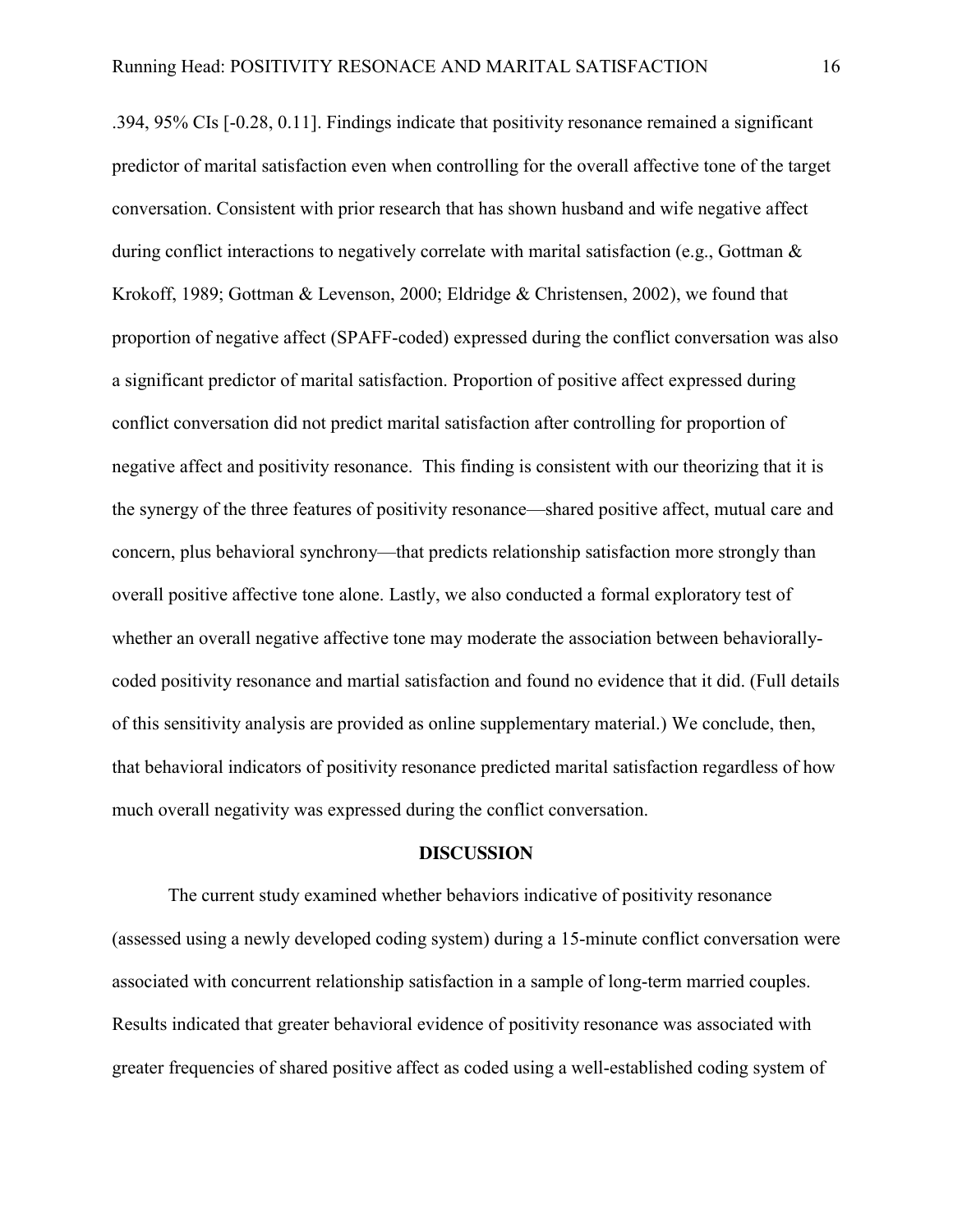dyadic interactions (i.e., SPAFF), but not with frequencies of shared negative affect or individual-level solitary positive affect. Furthermore, greater behavioral evidence of positivity resonance predicted greater marital satisfaction during conflict conversation even when accounting for the frequencies of shared and individual-level solitary positive affect, and the overall positivity and negativity of those conversations. Findings from these data are the first to link behaviorally-coded positivity resonance to marital satisfaction and are consistent with the theory-based prediction that positivity resonance is associated with relationship well-being.

The current findings are correlational and do not support causal interpretations. We speculate, however, that causality may be reciprocal, indicative of upward spiral processes (Fredrickson & Joiner, 2018). That is, pre-existing relationship satisfaction is likely to facilitate the more frequent emergence of positivity resonance. In addition, however, more frequent experiences of positivity resonance may meaningfully contribute to gains in relationship satisfaction. We base this latter speculation on three lines of evidence that coincide with the three components of positivity resonance examined here (i.e., shared positive affect; mutual care/concern; behavioral synchrony). First, the effects of positive emotions on mental and physical health and well-being have been well-documented (Le Nguyen & Fredrickson, 2017; Sin & Lyubomirsky, 2009; Xu & Roberts, 2010) and recent work suggests that the benefits of positive emotions are amplified when shared with others (i.e., capitalization, shared laughter; Gable & Reis, 2010; Kurtz & Algoe, 2015). Episodic shared positive affect between married partners may thus strengthen feelings of closeness and connectedness and thereby promote greater relationship well-being. Second, repeated moments of mutual care and concern (i.e., investing in the well-being of another person solely for their benefit) can create an interpersonal environment conducive to feeling psychologically safe and respected, which promotes emotional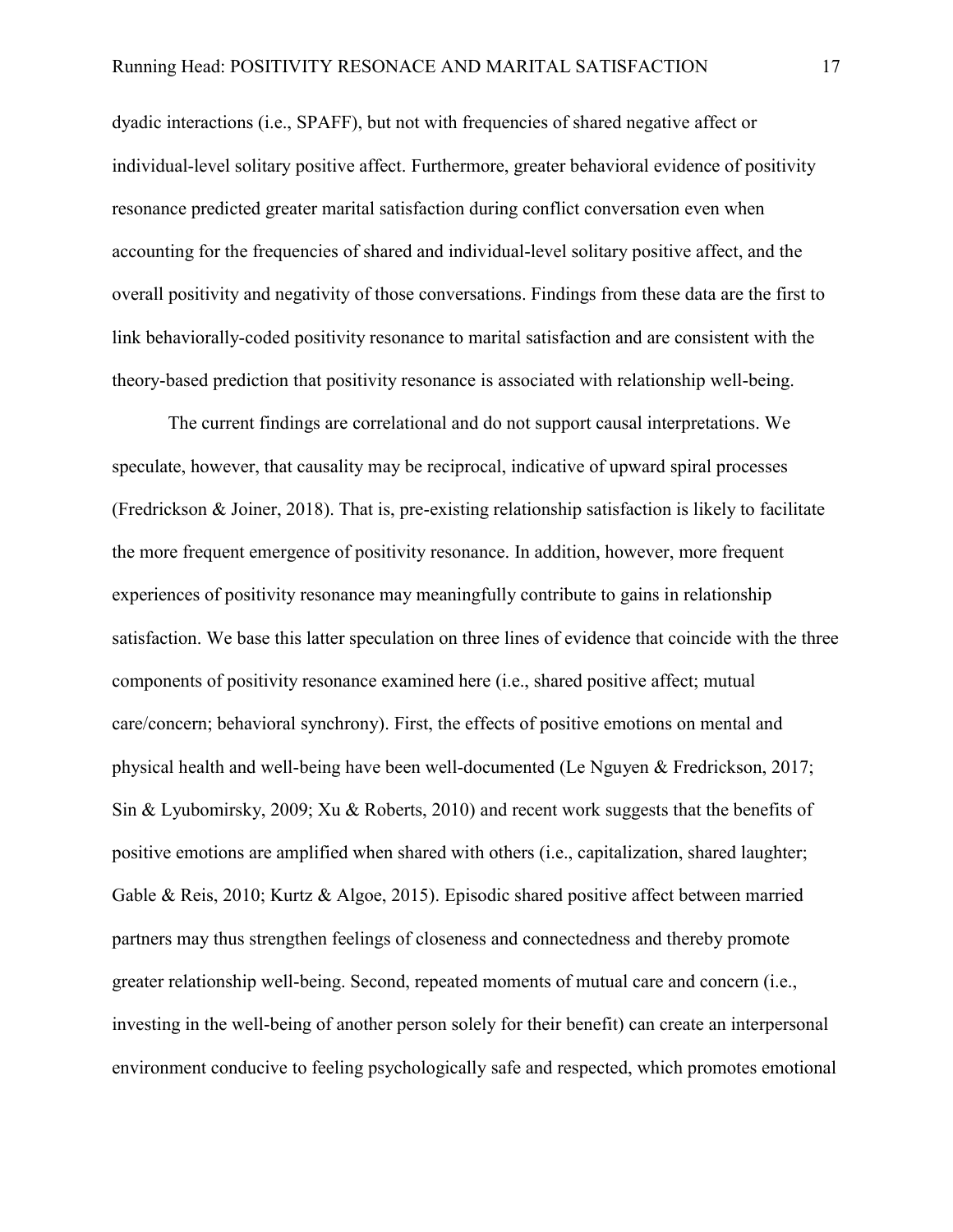intimacy between individuals. Indeed, prior work suggests that feeling understood and valued by a romantic partner reduces fears of judgment and facilitates self-disclosure, a key component of emotional intimacy (Reis & Shaver, 1988). Third, behavioral synchrony, evidenced when individuals' movements, speech patterns, and tempo share similarity, predicts greater embodied rapport (Vacharkulksemsuk & Fredrickson, 2012), and causally increases satisfaction with the emotional support one receives (Jones & Wirtz, 2007), as well as affiliation (Hove & Risen, 2009) and cooperation (Wiltermuth & Heath, 2009). Greater behavioral synchrony in couples may reinforce existing pair bonds, bolstering commitment and relationship security. Notably, prior work has experimentally manipulated various components of positivity resonance (e.g., Algoe, Kurtz, & Hilaire, 2016; Jones & Wirtz, 2007) and documented causal effects on relationship satisfaction. Although the current study did not hypothesize or test causality, we speculate that future experimental work may uncover evidence consistent with bidirectional causality.

The current work suggests that, in combination, these three behavioral factors (i.e., shared positive affect, mutual care and concern, and behavioral synchrony) may be more strongly associated with marital satisfaction than are individually-experienced or shared positive affect. One mechanism by which positivity resonance may help boost the effects of positive affect is by broadening one's relational mind frame and facilitating social connectedness. Following the Broaden-and-Build Theory (Fredrickson, 1998, 2001, 2013) repeated episodes of positivity resonance may promote feelings of oneness, other-orientation, perspective-taking, and interpersonal togetherness. In the context of marriage, this could have short and long-term effects including increased perceived social support and higher-quality social connection, which may ultimately result in increased marital satisfaction.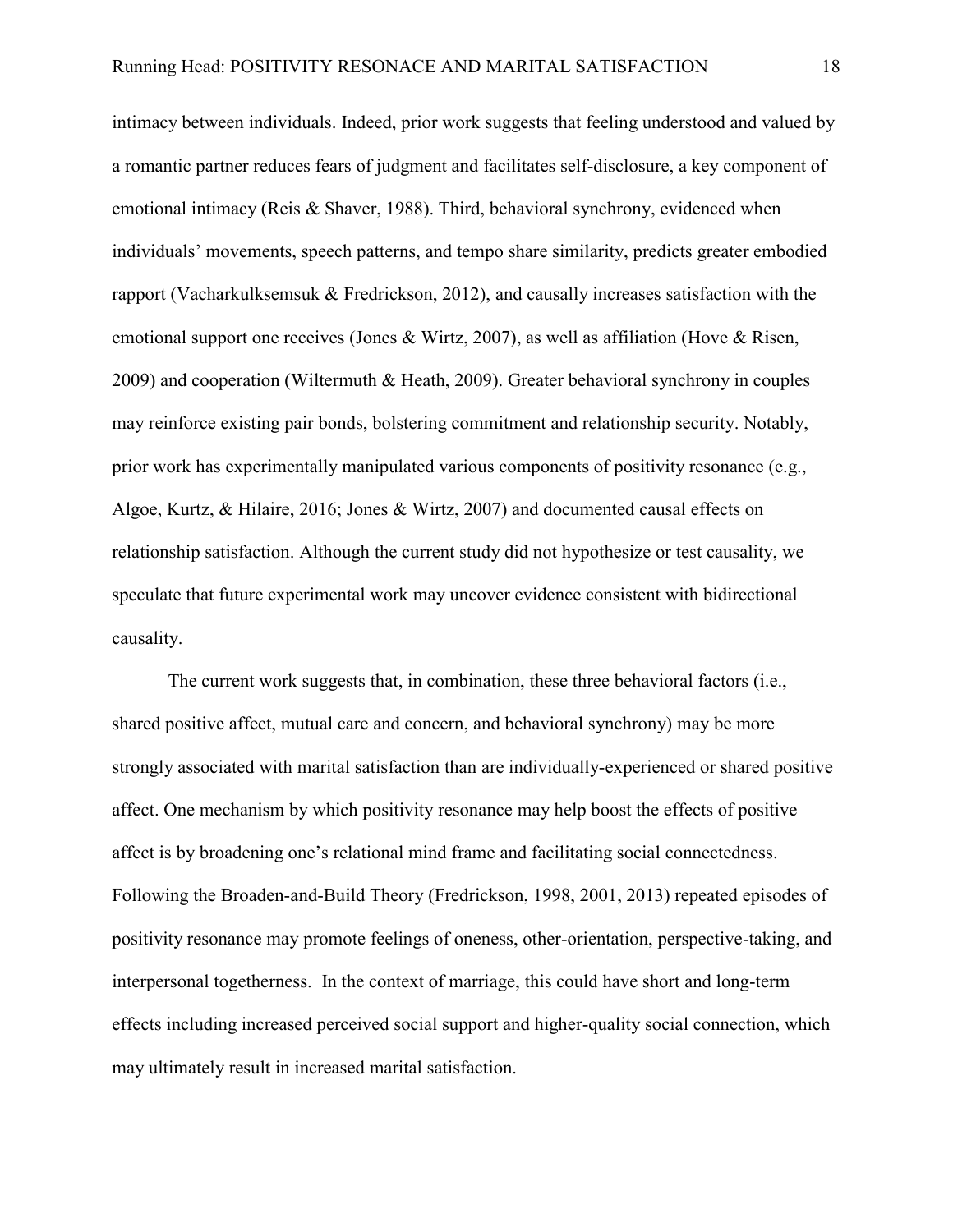Although positivity resonance is theorized to be a holistic synthesis of three intertwined features (i.e., shared positive affect, mutual care and concern, and behavior and biological synchrony), future work can examine the independent contributions of these facets to assess the relative impact of each on romantic relationship satisfaction. Additionally, future work can examine how positivity resonance functions in the context of non-romantic relationships, such as platonic friendships, and whether greater behavioral expression of positivity resonance can foster relationship development between and among strangers and out-group members. Moreover, although the current work is the first to examine the link between behavioral indicators of positivity resonance and marital satisfaction, it will also be important to consider how other indices of positivity resonance, such as the shared subjective experience of positivity resonance or physiological linkage effect relationship well-being and quality.

In conclusion, the current study is the first to examine how the behavioral expression of positivity resonance in long-term married couples relates to marital satisfaction as well as to shared versus solitary positive affect coded using a well-established behavioral coding system. We also found that positivity resonance remains a significant predictor of marital satisfaction even when controlling for the frequency of positive affect (shared or individual) or the overall positive and negative affect tone of a conflict conversation. Using a new behavioral coding system with high inter-rater reliability, we linked greater positivity resonance to concurrent shared positive affect using a traditional behavioral coding system and to marital satisfaction. Findings are consistent with Positivity Resonance Theory (Fredrickson, 2016), showing that these positive dyadic moments are linked with relationship well-being. Findings also highlight the need to further examine the role positivity resonance may play in building satisfying and lasting relationships, romantic and otherwise.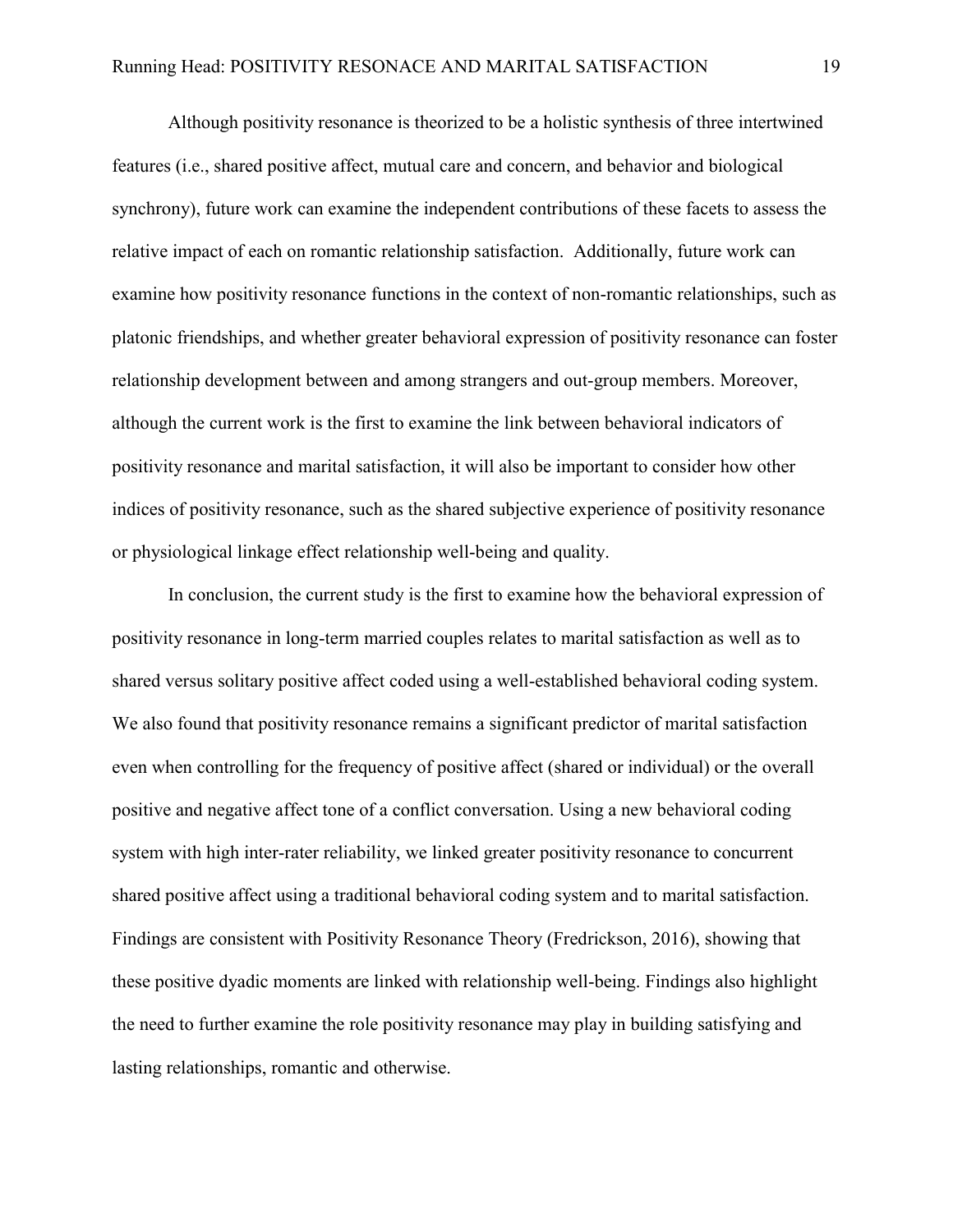## References

- Algoe, S. B. (in press). Positive interpersonal processes. *Current Directions in Psychological Science*.
- Algoe, S. B., Kurtz, L. E., & Hilaire, N. M. (2016). Putting the "you" in "thank you" examining other-praising behavior as the active relational ingredient in expressed gratitude. *Social Psychological and Personality Science*, *7*(7), 658-666.
- Algoe, S. B., Fredrickson, B. L., Gable, S. L. (2013). The social functions of the emotion of gratitude via expression. *Emotion, 13,* 605-609.
- Amato, P. R. (2010). Research on Divorce: Continuing Trends and New Developments. *Journal of Marriage and Family*, *72*(3), 650–666. https://doi.org/10.1111/j.1741- 3737.2010.00723.
- Bloch, L., Haase, C. M., & Levenson, R. W. (2014). Emotion regulation predicts marital satisfaction: More than a wives' tale. *Emotion*, *14*(1), 130–144. https://doi.org/10.1037/a0034272.
- Bradbury, T. N., Fincham, F. D., & Beach, S. R. (2000). Research on the nature and determinants of marital satisfaction: A decade in review. *Journal of marriage and family*, *62*(4), 964-980.
- Burgess, E. W., Locke, H. J., & Thomes, M. M. (1971). *The family: From traditional to companionship*. Van Nostrand Reinhold Company.
- Carstensen, L. L., Gottman, J. M., & Levenson, R. W. (1995). Emotional behavior in long-term marriage. *Psychology and Aging*, *10*(1), 140.
- Carstensen, L.L. (1992). Social and emotional patterns in adulthood: Support for socioemotional selectivity theory. *Psychology and Aging*, *7*(3), 331.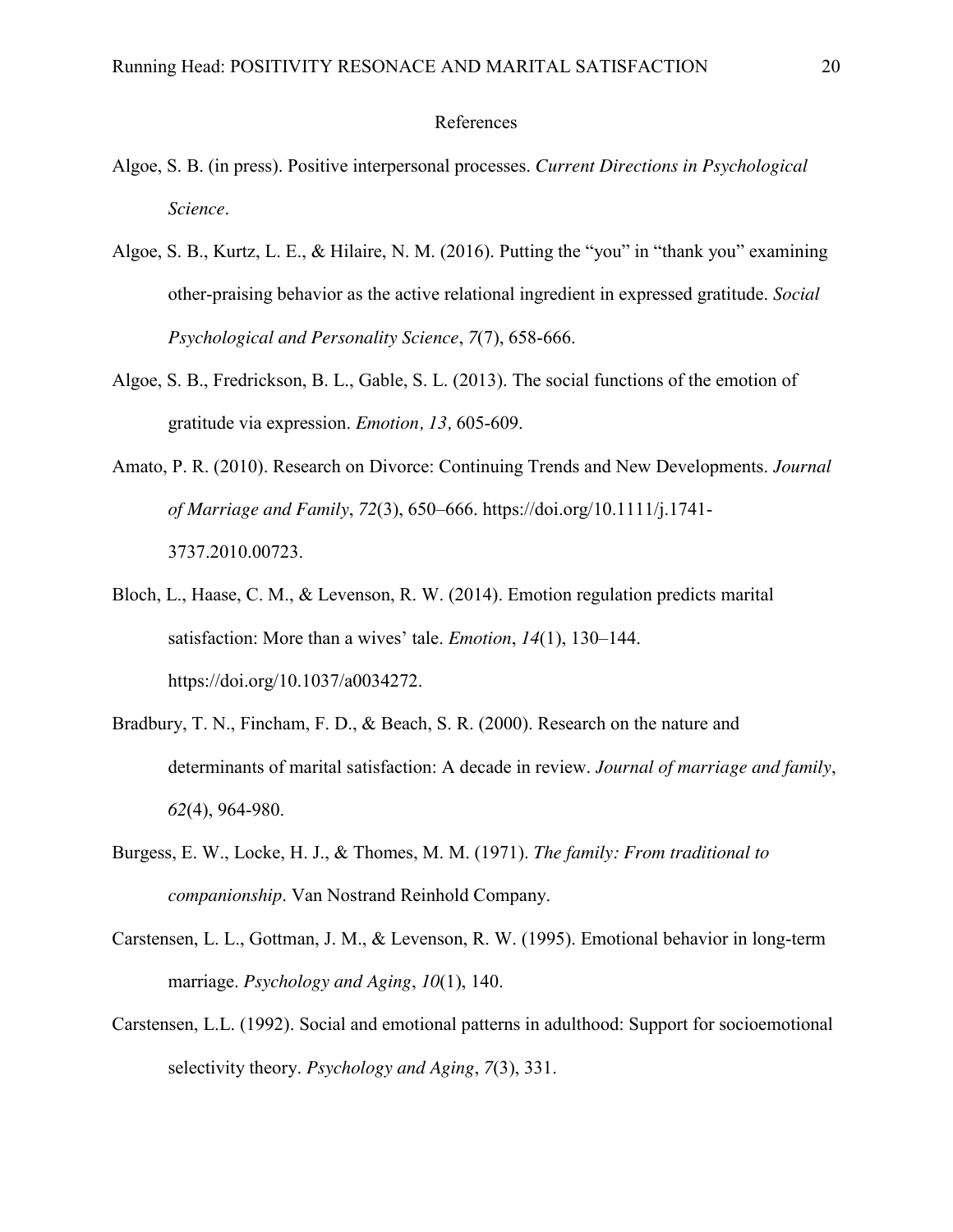- Coan, J. A., & Gottman, J. M. (2007). The specific affect coding system (SPAFF). *Handbook of Emotion Elicitation and Assessment*, 267–285.
- Dozier, M., Stovall-McClough, K. C., & Albus, K. E. (2008). Attachment and psychopathology in adulthood. In J. Cassidy & P. R. Shaver (Eds.), Handbook of attachment: Theory, research, and clinical applications (pp. 718-744). New York, NY, US: The Guilford Press.
- Christensen, A., & Sullaway, M. (1984). Communication patterns questionnaire. Unpublished questionnaire, University of California, Los Angeles.
- Eldridge, K. A., & Christensen, A. (2002). Demand-withdraw communication during couple conflict: A review and analysis. *Understanding marriage: Developments in the study of couple interaction*, 289-322.
- Fincham, F. D., Stanley, S. M., & Beach, S. R. H. (2007). Transformative Processes in Marriage: An Analysis of Emerging Trends. *Journal of Marriage and Family*, *69*(2), 275–292. https://doi.org/10.1111/j.1741-3737.2007.00362.
- Fredrickson, B. L. (1998). What good are positive emotions? *Review of General Psychology*, *2*(3), 300.
- Fredrickson, B. L. (2001). The role of positive emotions in positive psychology: The broadenand-build theory of positive emotions. *American Psychologist*, *56*(3), 218.
- Fredrickson, B. L. (2013). Positive emotions broaden and build. In *Advances in experimental social psychology* (Vol. 47, pp. 1-53). Academic Press.
- Fredrickson, B.L. (2016) Love: Positivity resonance as a fresh, evidence-based perspective on an age-old topic. Handbook of Emotions, eds Barrett LF, Lewis M, & Haviland-Jones JM (Guilford Press, : New York), pp 847-858.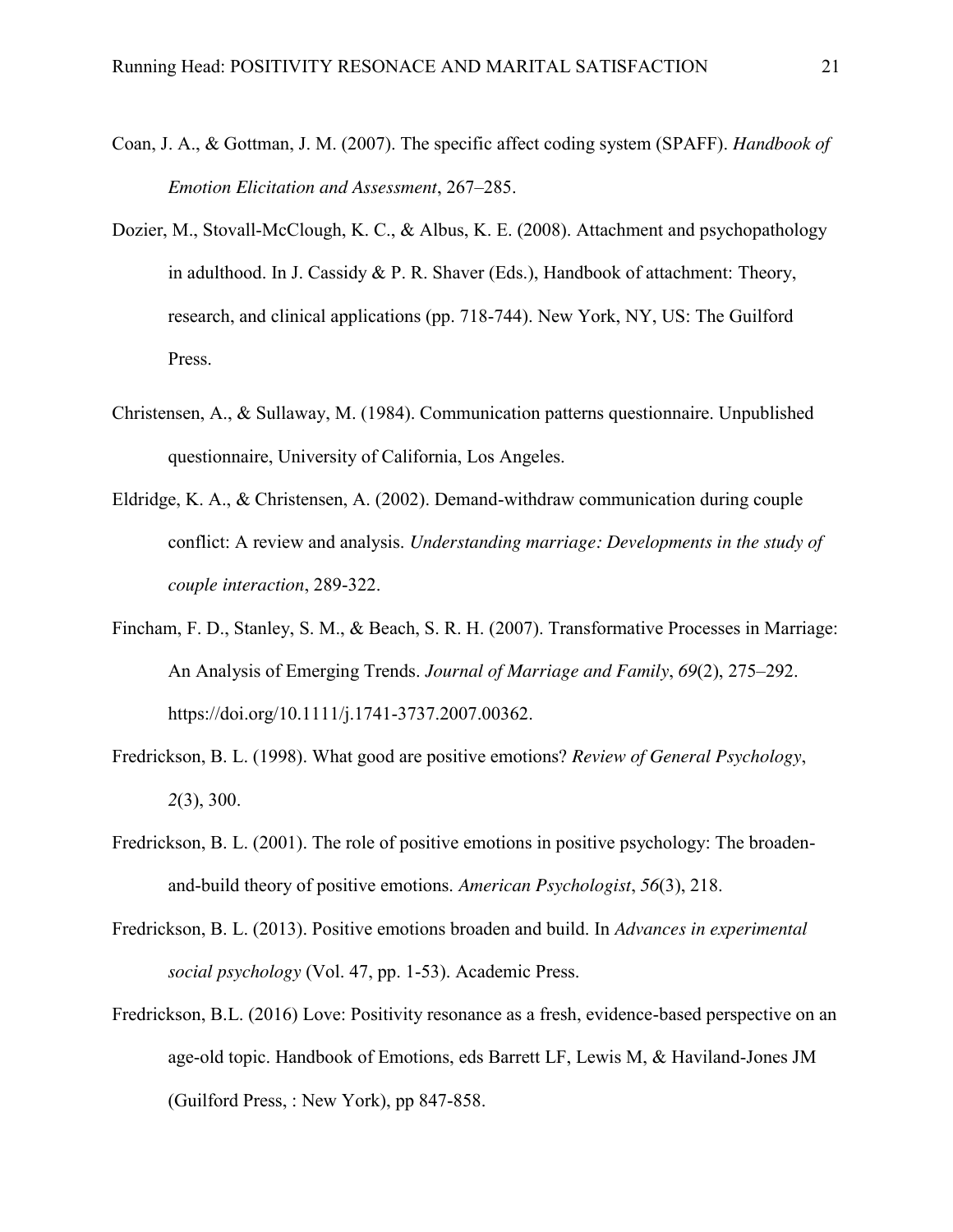Fredrickson, B. L. & Joiner, T. (2018). Reflections on positive emotions and upward spirals. *Perspectives on Psychological Science, 13*, 194-199. DOI: https://doi.org/10.1177/1745691617692106

- Gable, S. L., & Reis, H. T. (2010). Good News! Capitalizing on Positive Events in an Interpersonal Context. In *Advances in Experimental Social Psychology* (Vol. 42, pp. 195– 257). Elsevier. https://doi.org/10.1016/S0065-2601(10)42004-3.
- Gottman, J. M., Coan, J., Carrere, S., & Swanson, C. (1998). Predicting marital happiness and stability from newlywed interactions. *Journal of Marriage and the Family*, 5-22.
- Gottman, John M., & Krokoff, L. J. (1989). Marital interaction and satisfaction: A longitudinal view. *Journal of Consulting and Clinical Psychology*, *57*(1), 47–52. https://doi.org/10.1037/0022-006X.57.1.47.
- Gottman, J. M., & Levenson, R. W. (1992). Marital processes predictive of later dissolution: behavior, physiology, and health. *Journal of personality and social psychology*, *63*(2), 221.
- Gottman, John Mordechai, & Levenson, R. W. (1999). Rebound from Marital Conflict and Divorce Prediction. *Family Process*, *38*(3), 287–292. https://doi.org/10.1111/j.1545- 5300.1999.00287.
- Gottman, J. M., & Levenson, R. W. (2000). The timing of divorce: Predicting when a couple will divorce over a 14‐ year period. *Journal of Marriage and Family*, *62*(3), 737-745.
- Haase, C. M., Holley, S. R., Bloch, L., Verstaen, A., & Levenson, R. W. (2016). Interpersonal emotional behaviors and physical health: A 20-year longitudinal study of long-term married couples. *Emotion*, *16*(7), 965–977. https://doi.org/10.1037/a0040239.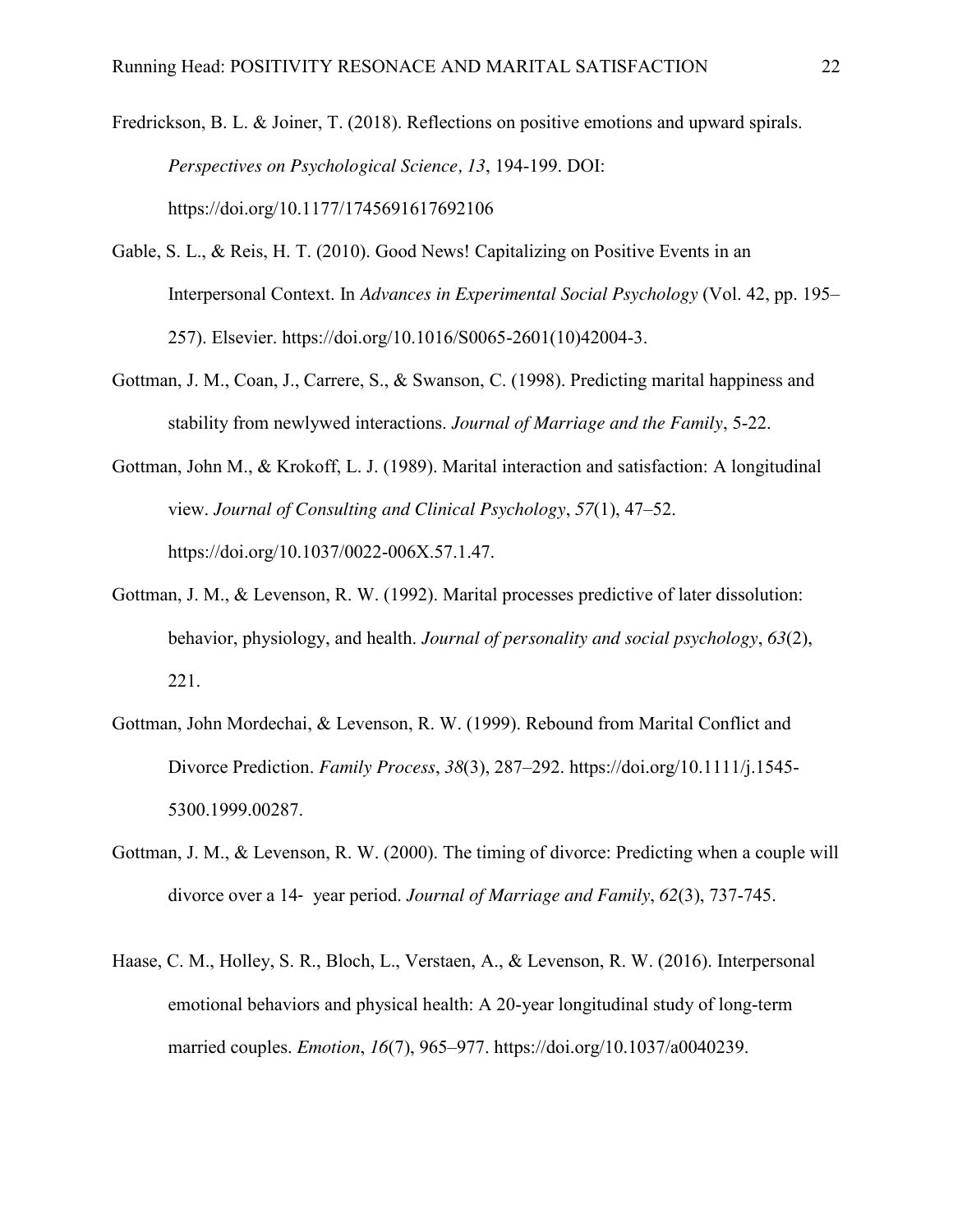- Haase, C. M., Saslow, L. R., Bloch, L., Saturn, S. R., Casey, J. J., Seider, B. H., Levenson, R. W. (2013). The 5-HTTLPR polymorphism in the serotonin transporter gene moderates the association between emotional behavior and changes in marital satisfaction over time. *Emotion*, *13*(6), 1068–1079. https://doi.org/10.1037/a0033761.
- Heavey, C. L., Gill, D. S.,& Christensen, A. (1996). The couples interaction rating system. Unpublished manuscript, University of California, Los Angeles.
- Holley, S. R., Haase, C. M., & Levenson, R. W. (2013). Age-Related Changes in Demand-Withdraw Communication Behaviors. *Journal of Marriage and Family*, *75*(4), 822–836. https://doi.org/10.1111/jomf.12051.
- Hove, M. J., & Risen, J. L. (2009). It's all in the timing: Interpersonal synchrony increases affiliation. *Social Cognition*, *27*(6), 949–960.
- Huston, T. L., & Chorost, A. F. (1994). Behavioral buffers on the effect of negativity on marital satisfaction: A longitudinal study. *Personal Relationships*, *1*(3), 223–239. https://doi.org/10.1111/j.1475-6811.1994.tb00063.x
- Jones, S. M., & Wirtz, J. G. (2007). "Sad monkey see, monkey do:" Nonverbal matching in emotional support encounters. *Communication Studies*, *58*(1), 71–86.
- Kennedy, S., & Ruggles, S. (2014). Breaking Up Is Hard to Count: The Rise of Divorce in the United States, 1980–2010. *Demography*, *51*(2), 587–598. https://doi.org/10.1007/s13524- 013-0270-9.
- Kupperbusch, C., Levenson, R. W., & Ebling, R. (2003). Predicting Husbands' and Wives' Retirement Satisfaction from the Emotional Qualities of Marital Interaction. *Journal of Social and Personal Relationships*, *20*(3), 335–354. https://doi.org/10.1177/0265407503020003004.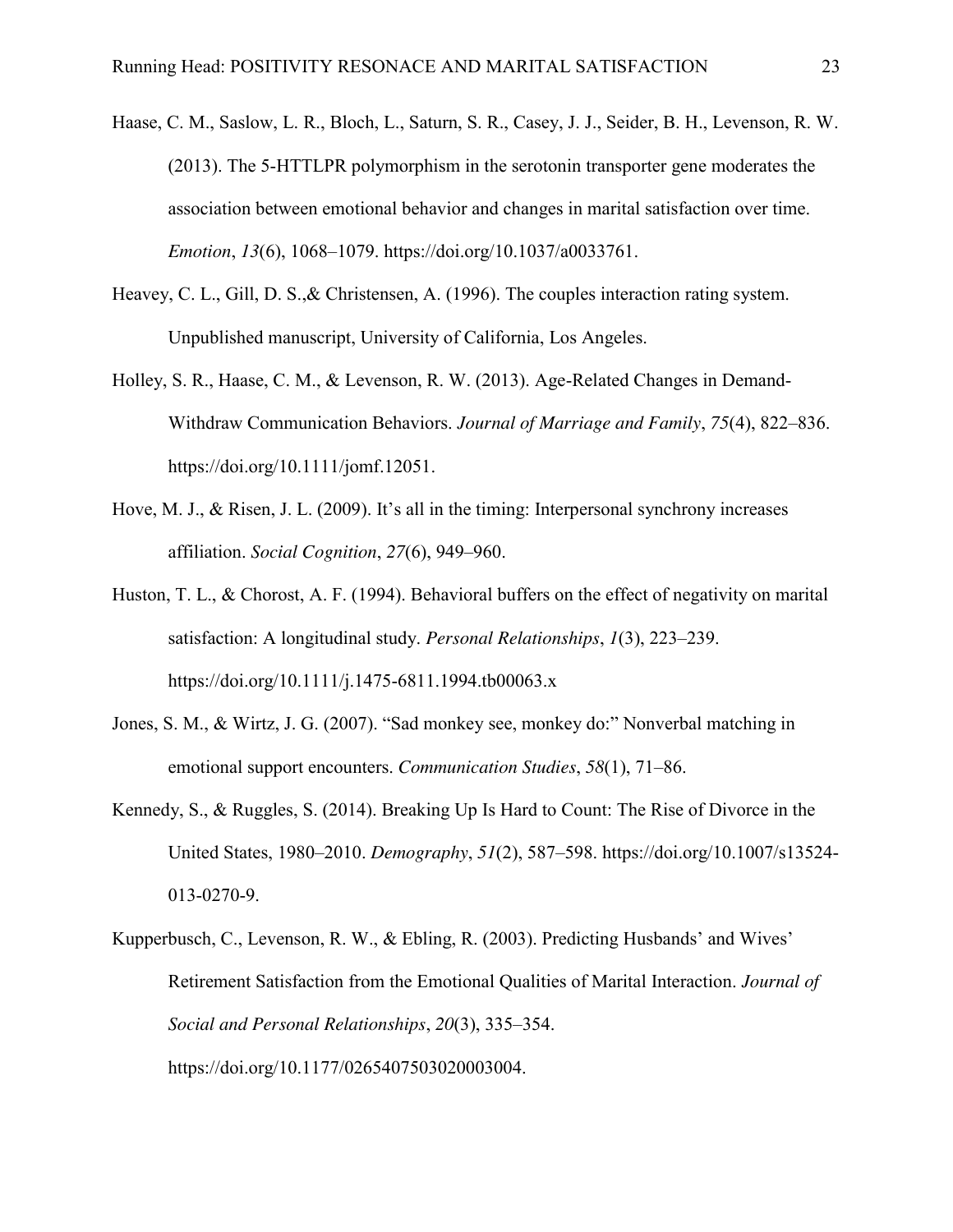- Kurtz, L. E., & Algoe, S. B. (2015). Putting laughter in context: Shared laughter as behavioral indicator of relationship well‐being. *Personal Relationships*, *22*(4), 573–590.
- Lang, F. R., & Carstensen, L. L. (1994). Close emotional relationships in late life: Further support for proactive aging in the social domain. *Psychology and Aging*, *9*(2), 315.
- Le Nguyen, K. D., & Fredrickson, B. L. (2017). Positive emotions and well-being. *Positive psychology: Established and emerging issues*, 29-46.
- Levenson, R. W. (1994). Influence of age and gender on affect, physiology, and their interrelations: A study of long-term marriages, 13.
- Levenson, R. W., Carstensen, L. L., & Gottman, J. M. (1993). Long-term marriage: age, gender, and satisfaction. *Psychology and Aging*, *8*(2), 301.
- Levenson, R. W., & Gottman, J. M. (1983). Marital interaction: Physiological linkage and affective exchange. *Journal of Personality and Social Psychology*, *45*(3), 587–597. https://doi.org/10.1037/0022-3514.45.3.587.
- Locke, H. J., & Wallace, K. M. (1959). Short marital-adjustment and prediction tests: Their reliability and validity. *Marriage and Family Living*, *21*(3), 251–255.
- Major, B. C., Le Nguyen, K. D., Lundberg, K. B., & Fredrickson, B. L. (2018). Well-Being Correlates of Perceived Positivity Resonance: Evidence From Trait and Episode-Level Assessments. *Personality and Social Psychology Bulletin*, *44*(12), 1631-1647.
- Pasupathi, M., Carstensen, L. L., Levenson, R. W., & Gottman, J. M. (1999). Responsive listening in long-married couples: A psycholinguistic perspective. *Journal of Nonverbal behavior*, *23*(2), 173-193.
- Reis, H. T., & Shaver, P. (1988). Intimacy as an interpersonal process. *Handbook of personal relationships*, *24*(3), 367-389.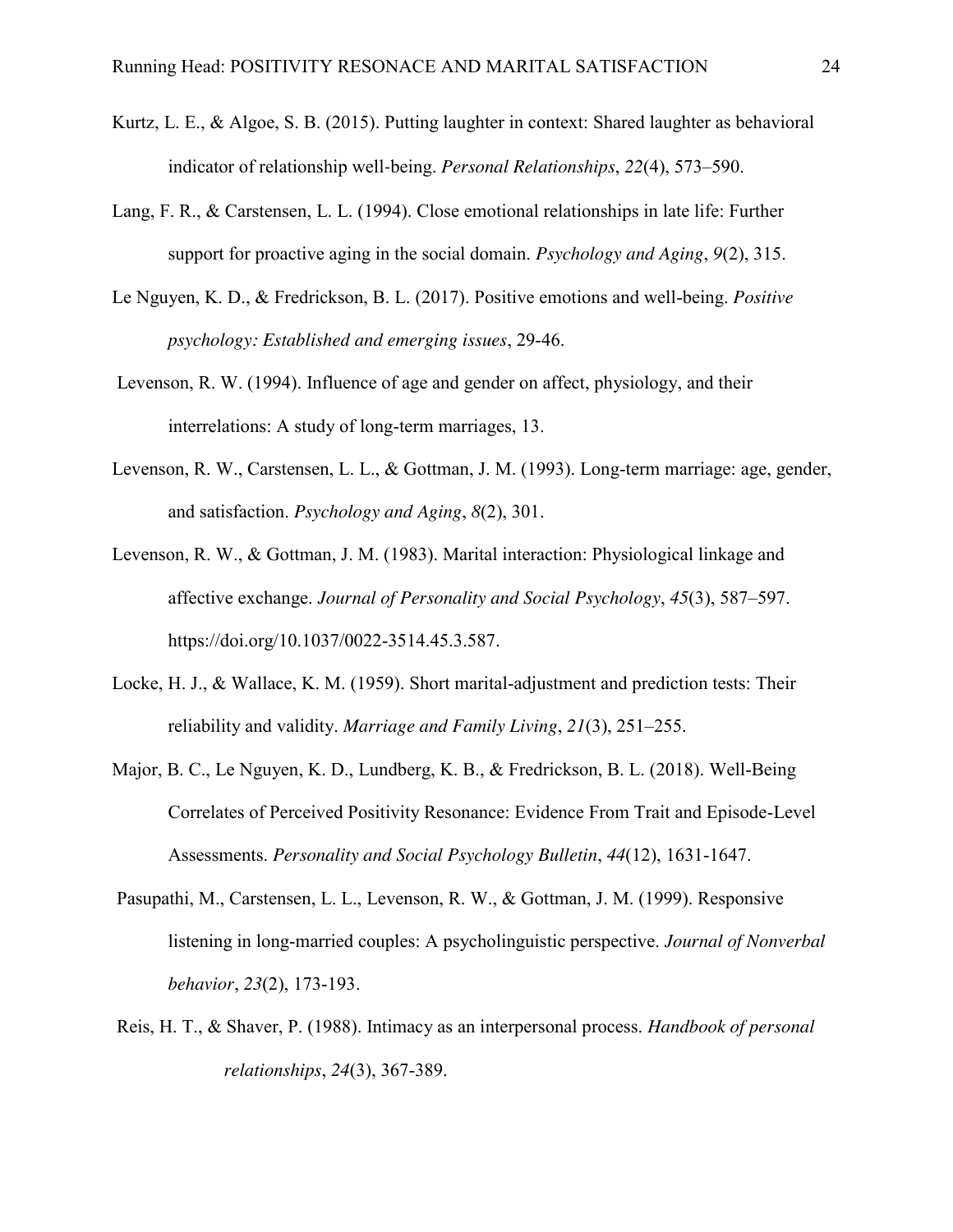Reis, H. T., Sheldon, K. M., Gable, S. L., Roscoe, J., & Ryan, R. M. (2000). Daily Well-Being: The Role of Autonomy, Competence, and Relatedness. *Personality and Social Psychology Bulletin*, *26*(4), 419–435. https://doi.org/10.1177/0146167200266002

Reis, H. T. (2012). Perceived partner responsiveness as an organizing theme for the study of relationships and well-being. In L. Campbell & T. J. Loving (Eds.), *Interdisciplinary research on close relationships: The case for integration* (pp. 27-52). Washington, DC, US: American Psychological Association. http://dx.doi.org.libproxy.berkeley.edu/10.1037/13486-002

- Reis, H. T. (2014). Responsiveness: Affective interdependence in close relationships. In M. Mikulincer & P. R. Shaver (Eds.), *Mechanisms of social connection: From brain to group.* (pp. 255–271). Washington: American Psychological Association. https://doi.org/10.1037/14250-015
- Scheibe, S., & Carstensen, L. L. (2010). Emotional Aging: Recent Findings and Future Trends. *The Journals of Gerontology Series B: Psychological Sciences and Social Sciences*, *65B*(2), 135–144. https://doi.org/10.1093/geronb/gbp132.
- Shiota, M. N., & Levenson, R. W. (2007). Birds of a feather don't always fly farthest: Similarity in Big Five personality predicts more negative marital satisfaction trajectories in longterm marriages. *Psychology and Aging*, *22*(4), 666–675. https://doi.org/10.1037/0882- 7974.22.4.666.
- Simpson, J. A. (2007). Foundations of interpersonal trust. In A. W. Kruglanski & E. T. Higgins, (Eds.), Social psychology: Handbook of basic principles (2nd ed., pp. 587-607). New York: Guilford Press.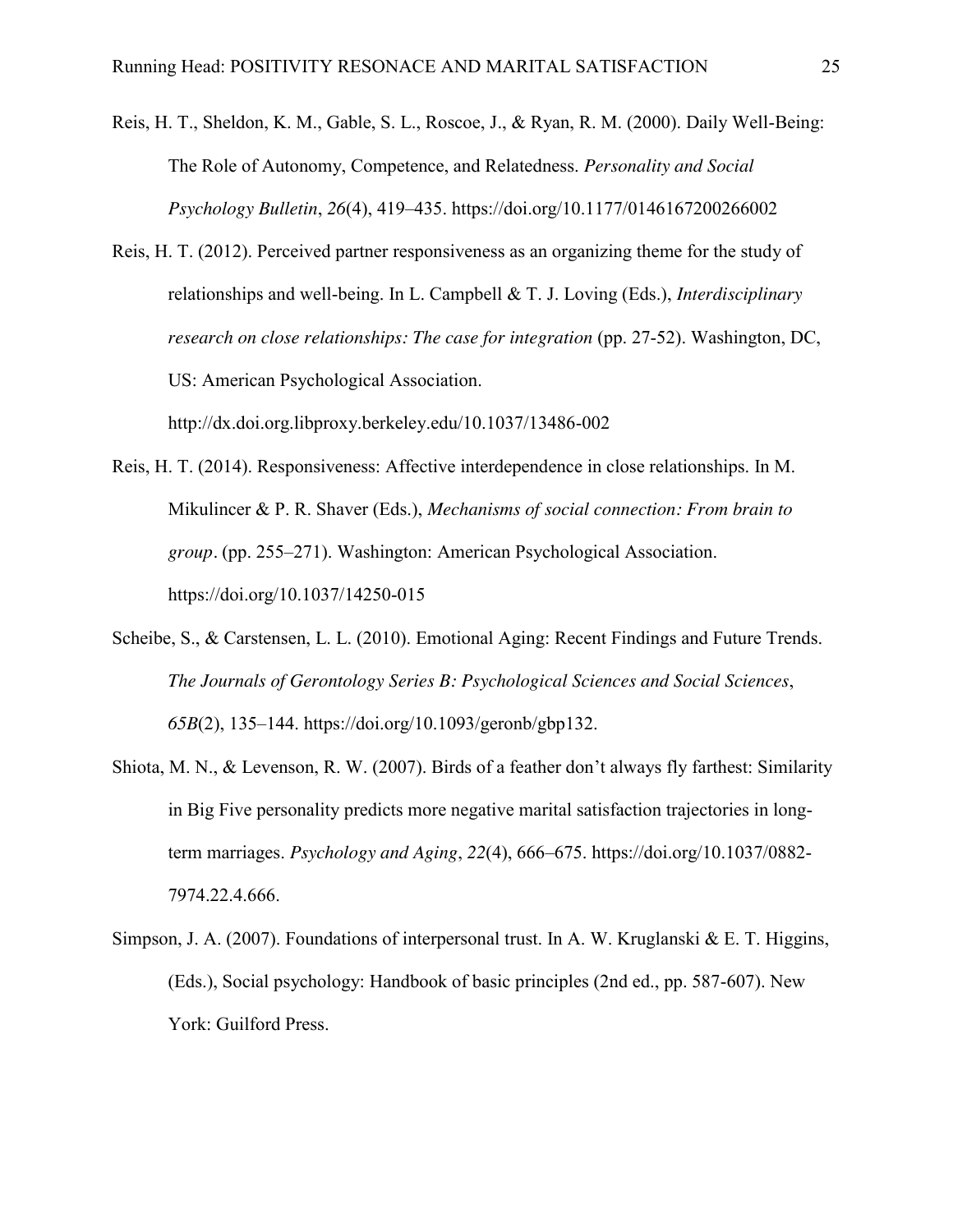- Sin, N. L., & Lyubomirsky, S. (2009). Enhancing well‐being and alleviating depressive symptoms with positive psychology interventions: A practice-friendly meta-analysis. *Journal of Clinical Psychology*, *65*(5), 467–487.
- Smith, D. A., Vivian, D., & O'Leary, K. D. (1991). The misnomer proposition: A critical reappraisal of the longitudinal status of" negativity" in marital communication. *Behavioral Assessment*.
- Vacharkulksemsuk, T., & Fredrickson, B. L. (2012). Strangers in sync: Achieving embodied rapport through shared movements. *Journal of Experimental Social Psychology*, *48*(1), 399–402. https://doi.org/10.1016/j.jesp.2011.07.015.
- Wiltermuth, S. S., & Heath, C. (2009). Synchrony and cooperation. *Psychological Science*, *20*(1), 1–5.
- Weiss, R. L., & Heyman, R. E. (1997). A clinical-research overview of couples interactions. In W. K. Halford & H. J. Markman (Eds.), *Clinical handbook of marriage and couples interventions* (pp. 13-41). Hoboken, NJ, US: John Wiley & Sons Inc.
- Xu, J., & Roberts, R. E. (2010). The power of positive emotions: It's a matter of life or death— Subjective well-being and longevity over 28 years in a general population. *Health Psychology*, *29*(1), 9.
- Yuan, J. W., McCarthy, M., Holley, S. R., & Levenson, R. W. (2010). Physiological downregulation and positive emotion in marital interaction. *Emotion*, *10*(4), 467.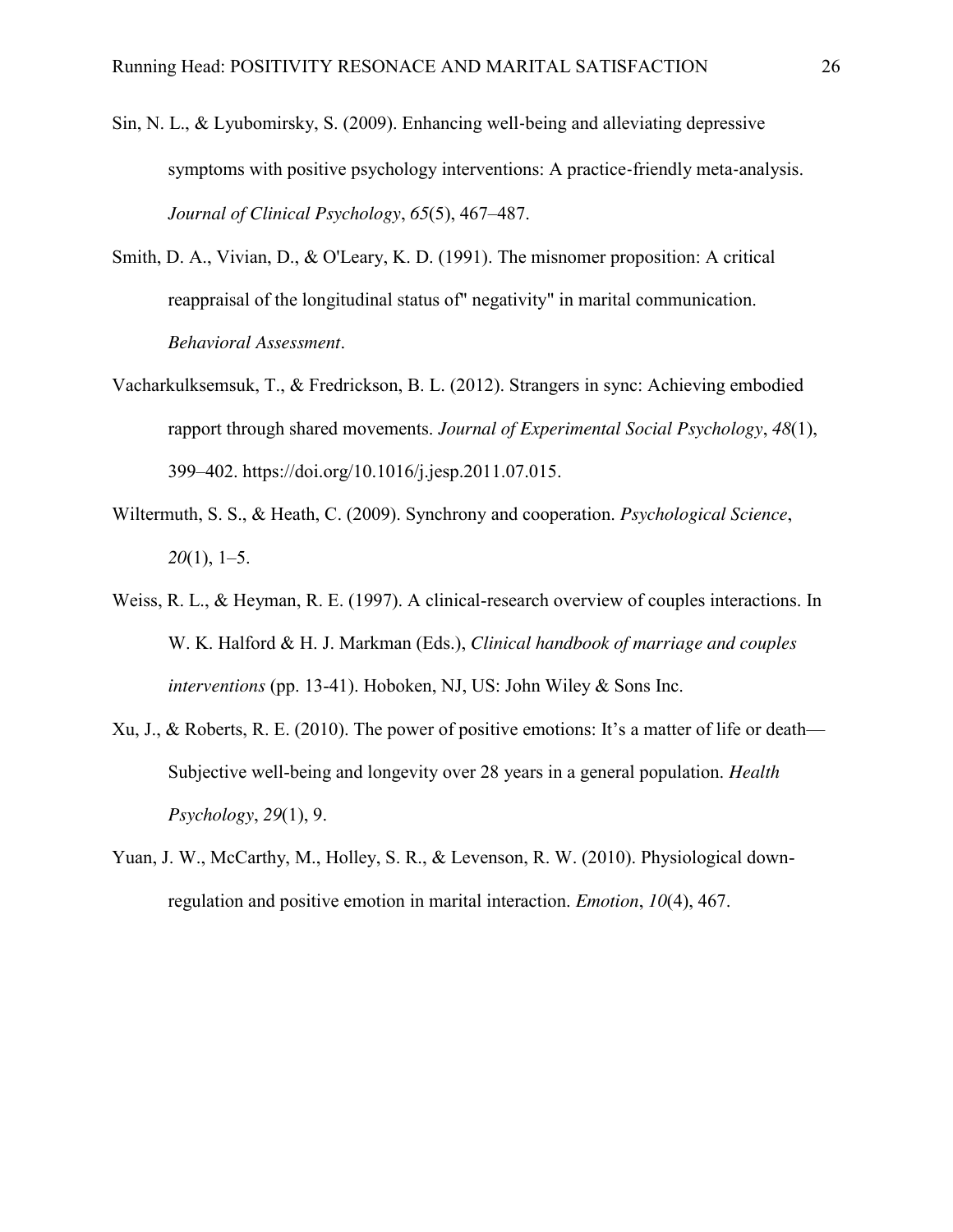|                           | Total $(N = 143)$ |     |       |           | Middle-aged $(n = 78)$ |            |             |           | Older $(n = 65)$ |     |             |           |
|---------------------------|-------------------|-----|-------|-----------|------------------------|------------|-------------|-----------|------------------|-----|-------------|-----------|
|                           | Min               | Max | Mean  | <b>SD</b> | Min                    | <b>Max</b> | <b>Mean</b> | <b>SD</b> | Min              | Max | <b>Mean</b> | <b>SD</b> |
| <b>Years of marriage</b>  | 13                | 49  | 29.92 | 10.17     | 13                     | 30         | 21.25       | 3.48      | 33               | 49  | 40.31       | 3.68      |
| Age                       |                   |     |       |           |                        |            |             |           |                  |     |             |           |
| Husband                   | 39                | 70  | 53.60 | 10.02     | 39                     | 50         | 44.89       | 2.92      | 59               | 70  | 64.05       | 3.06      |
| Wife                      | 37                | 70  | 52.34 | 9.82      | 37                     | 50         | 43.86       | 2.93      | 55               | 70  | 62.52       | 3.25      |
| <b>Years of education</b> |                   |     |       |           |                        |            |             |           |                  |     |             |           |
| Husband                   | 10                | 35  | 26.44 | 7.32      | 11                     | 35         | 26.28       | 7.12      | 10               | 34  | 26.63       | 7.60      |
| Wife                      | 8                 | 34  | 23.50 | 7.08      | 11                     | 34         | 25.26       | 6.38      | 8                | 34  | 21.40       | 7.35      |

*Table 1. Demographic Descriptive Statistics for Research Participants (presented as the entire group and separated by age cohorts)*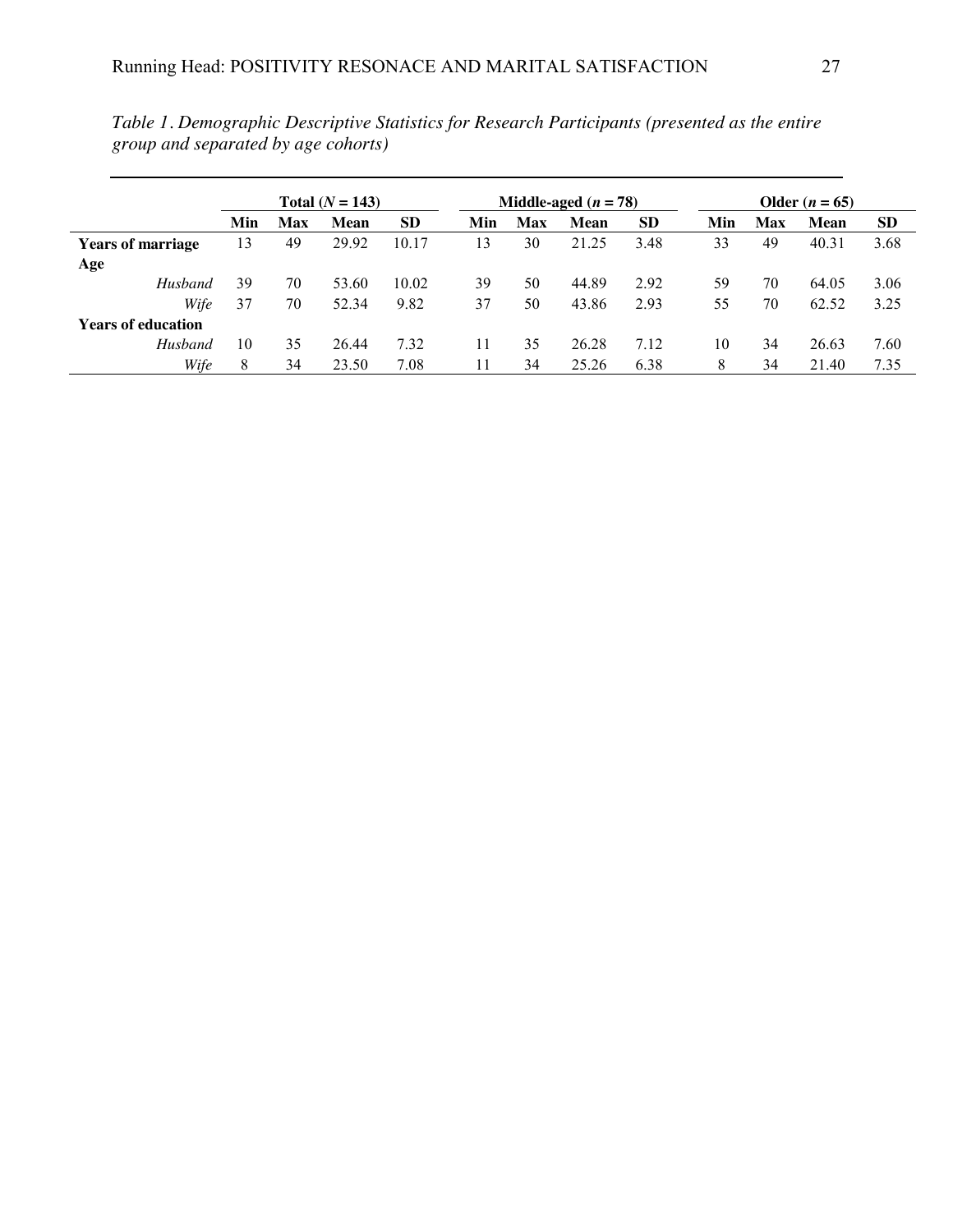| <b>Measure</b>                        |          | 2        | 3        | 4   | 5      | 6        | 7        | 8 | M      | <b>SD</b> |
|---------------------------------------|----------|----------|----------|-----|--------|----------|----------|---|--------|-----------|
| 1. Positivity resonance               |          |          |          |     |        |          |          |   | 5.92   | 5.89      |
| 2. Shared positive affect<br>(SPAFF)  | $.56***$ |          |          |     |        |          |          |   | 26.44  | 31.01     |
| 3. Shared negative affect<br>(SPAFF)  | $-13$    | $-.26**$ |          |     |        |          |          |   | 167.61 | 184.25    |
| 4. Husband positive affect<br>(SPAFF) | .09      | $.25**$  | $.39***$ |     |        |          |          |   | 92.04  | 86.86     |
| 5. Wife positive affect<br>(SPAFF)    | .14      | $.21*$   | $.32***$ | .15 |        |          |          |   | 86.85  | 78.14     |
| 6. Couple marital satisfaction        | $.26**$  | $.22**$  | $.35***$ | .06 | .13    |          |          |   | 111.26 | 16.19     |
| 7. Husb. marital satisfaction         | $.24**$  | $.21*$   | $.34***$ | .06 | .08    | $.96***$ |          |   | 111.29 | 16.97     |
| 8. Wife marital satisfaction          | $.26**$  | $.21*$   | $.34***$ | .05 | $.17*$ | $.96***$ | $.82***$ |   | 111.23 | 16.93     |

*Table 2. Summary of Descriptive Statistics and Intercorrelations for Behavioral Coding and Marital Satisfaction Scores (across entire sample)*

*Note*. SPAFF = Specific Affect Coding System. Husb. marital satisfaction = husband martial satisfaction. Means and standard deviations were derived from raw scores.  $\mathbf{\hat{p}} < .05$ ,  $\mathbf{\hat{p}} < .01$ , \*\*\*p < .001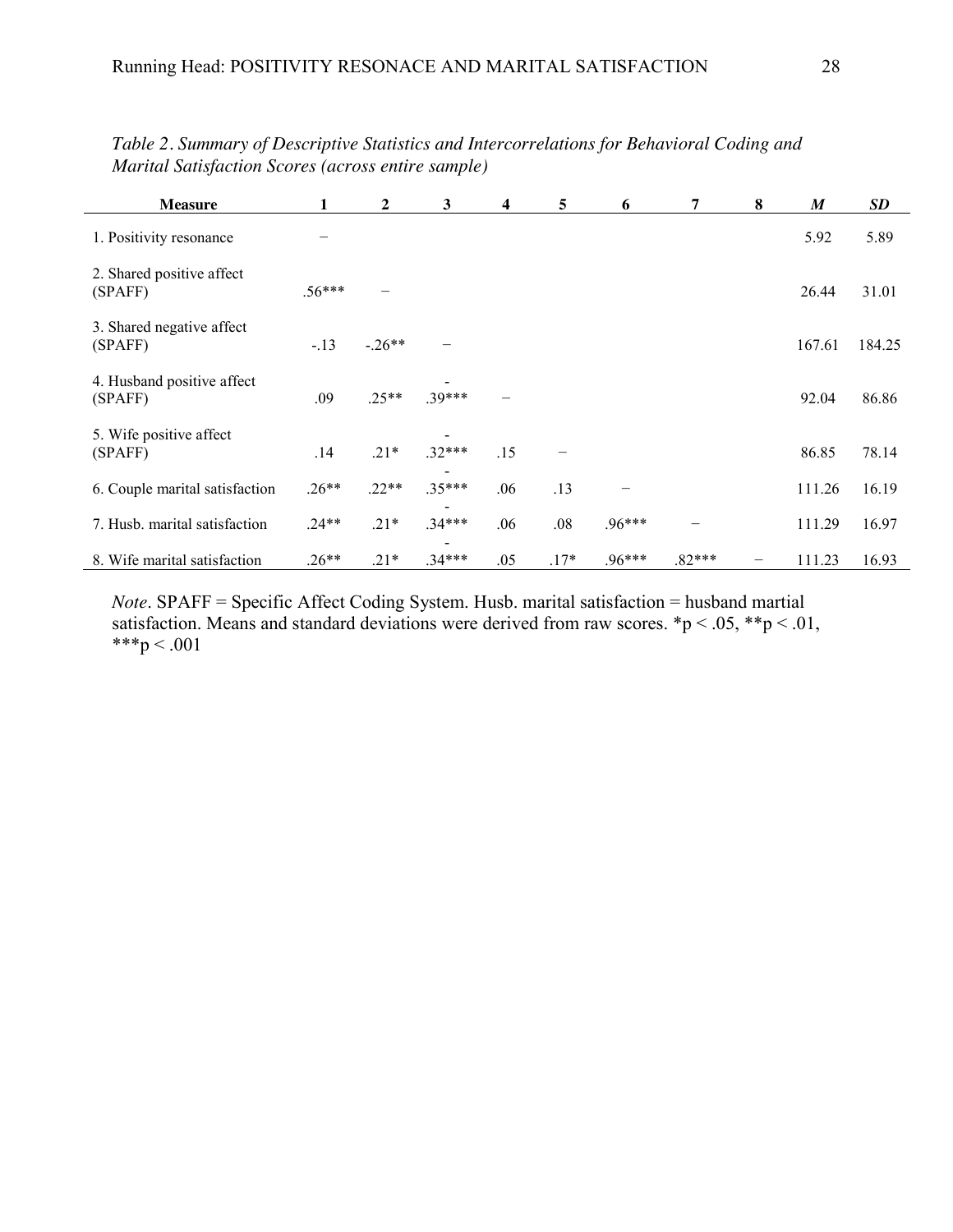|         |                | <b>Average Marital Satisfaction</b> |            |         |        |           |             |                   |  |
|---------|----------------|-------------------------------------|------------|---------|--------|-----------|-------------|-------------------|--|
| Effects |                | b                                   | <b>SEB</b> | LB      | UB     |           | $R^2\Delta$ | F for change in R |  |
| Model 1 |                |                                     |            |         |        |           |             |                   |  |
|         | PosRes         | .263                                | .081       | .103    | .422   | $.261***$ | .068        | 10.558***         |  |
| Model 2 |                |                                     |            |         |        |           |             |                   |  |
|         | PosRes         | .239                                | .085       | .070    | .408   | $.237**$  |             |                   |  |
|         | Pos Proportion | $-.085$                             | .099       | $-.281$ | .111   | $-.081$   |             |                   |  |
|         | Neg Proportion | $-.331$                             | .090       | $-.508$ | $-153$ | $-324***$ | .153        | $7.232***$        |  |

*Table 3. Standardized and Unstandardized Coefficients for Regression of Marital Satisfaction on Behaviorally Coded Positivity Resonance, Intensities of SPAFF-coded Positive Affect and Negative Affect.*

*Note*. Lower and upper bounds represent 95% confidence intervals. PosRes = average positivity resonance behavior across the 15-minute conflict conversation; Pos Proportion = mean proportion of positive affect expressed by the couple during the conflict conversation (SPAFFcoded); Neg Proportion = mean proportion of negative affect expressed by the during the conflict conversation (SPAFF-coded).  ${}^*p$  < .05,  ${}^*{}^p$  < .01,  ${}^*{}^*{}^p$  < .001.